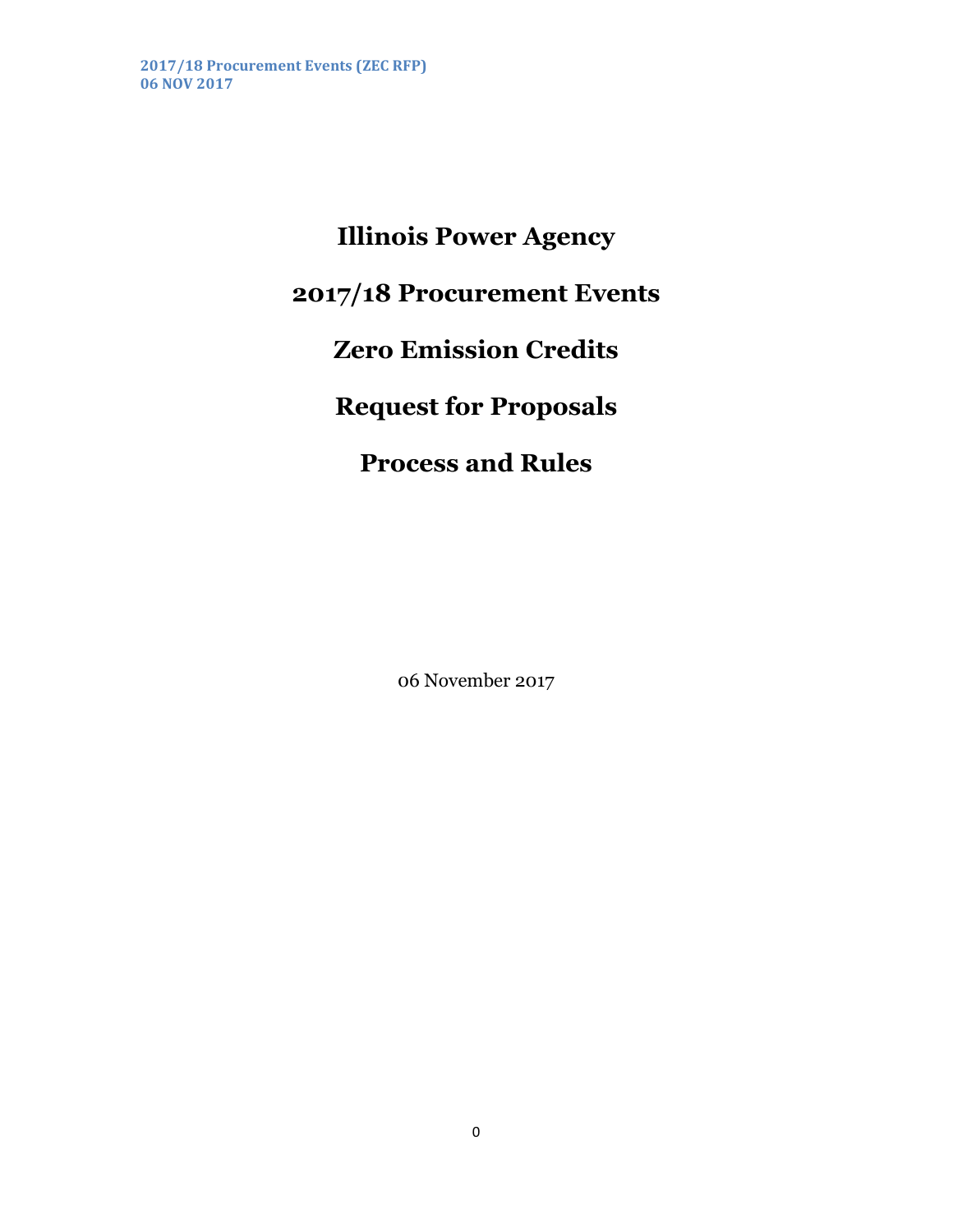# **TABLE OF CONTENTS**

| <b>ARTICLE I. Introduction</b> |                                                             |    |
|--------------------------------|-------------------------------------------------------------|----|
| I.1.                           | Background                                                  | 2  |
| I.2.                           | <b>Eligibility and Contents of Proposal</b>                 | 3  |
| I.3.                           | <b>Submission of Proposals</b>                              | 4  |
| I.4.                           | Evaluation                                                  | 5  |
| I.5.                           | <b>Seller Obligations</b>                                   | 6  |
| I.6.                           | <b>Summary of RFP Documents</b>                             | 6  |
| <b>ARTICLE II.</b>             | <b>Information and Schedule</b>                             | 7  |
| II.1.                          | <b>Procurement Website</b>                                  | 7  |
| II.2.                          | <b>RFP</b> Schedule                                         | 8  |
| <b>ARTICLE III.</b>            | <b>Proposal Requirements</b>                                | 10 |
| III.1.                         | General Information About the Bidder and the Zero Emission  |    |
|                                | Facilities                                                  | 10 |
| III.2.                         | <b>Bid Participation Fee</b>                                | 12 |
| III.3.                         | Representations                                             | 13 |
| III.4.                         | Credit Instruments (Including the Pre-Bid Letter of Credit) | 14 |
| III.5.                         | <b>ZEC Contracts</b>                                        | 17 |
| III.6.                         | <b>Bid Forms</b>                                            | 18 |
| <b>ARTICLE IV.</b>             | <b>Process</b>                                              | 20 |
| IV.1.                          | Proposals: Submission and Processing                        | 20 |
| IV.2.                          | <b>Post-Bid Process</b>                                     | 23 |
| IV.3.                          | Personnel and Confidentiality                               | 24 |
| <b>ARTICLE V.</b>              | <b>Reserved Rights</b>                                      | 26 |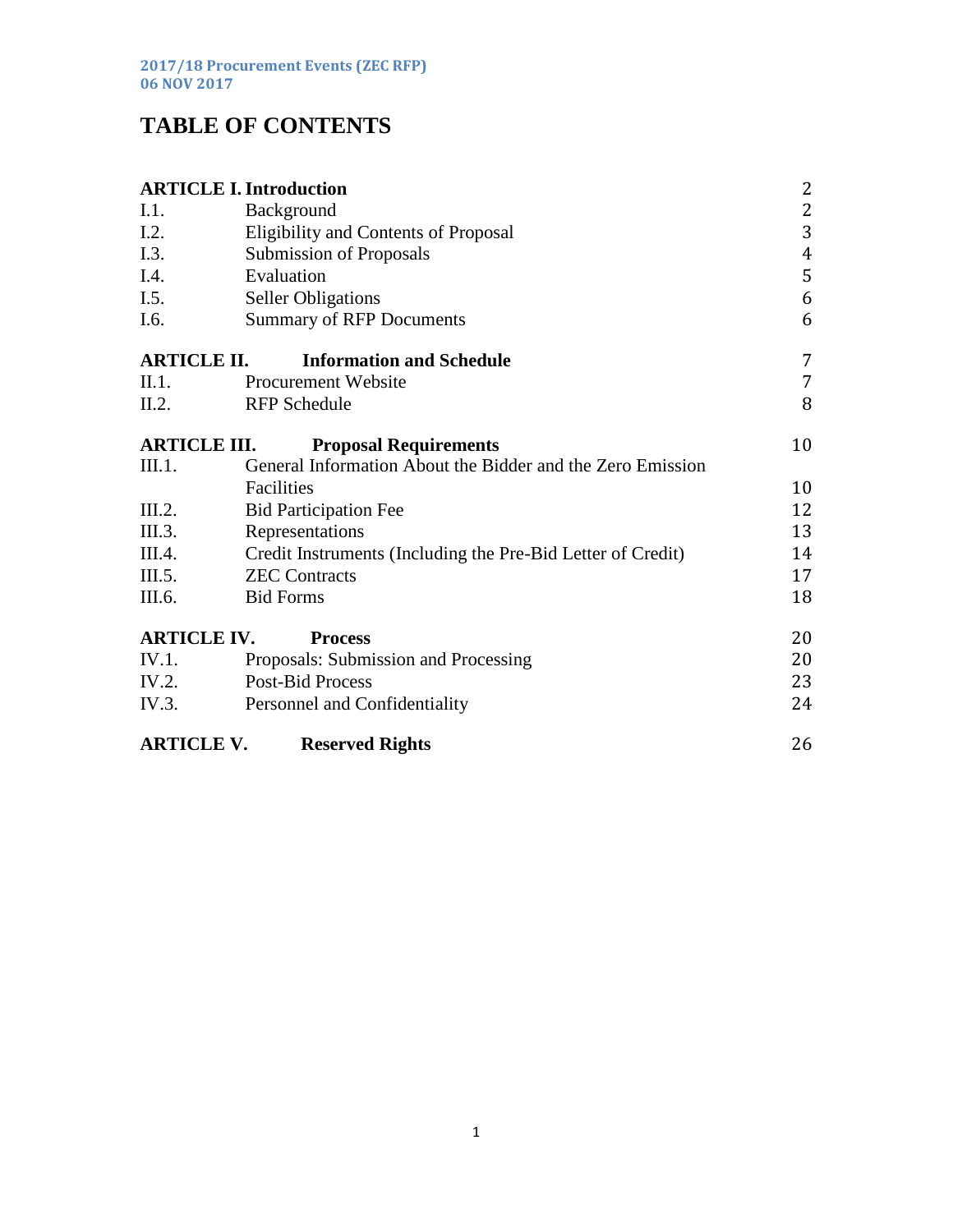# <span id="page-2-0"></span>**ARTICLE I. Introduction**

#### <span id="page-2-1"></span>**I.1. Background**

- I.1.1. Public Act 99-0906, which was signed into law on December 7, 2016 and became effective June 1, 2017 (the "Act"), establishes a Zero Emission Standard, which assures the State's reliance on zero emission energy through the procurement of Zero Emission Credits from Zero Emission Facilities. A "Zero Emission Facility" means a facility that: (1) is fueled by nuclear power; and (2) is interconnected with PJM Interconnection, LLC ("PJM") or the Midcontinent Independent System ("MISO"). A Zero Emission Credit or "ZEC" is a tradable credit that represents the environmental attributes of one megawatt hour of energy produced from a Zero Emission Facility.
- I.1.2. Pursuant to the Act, the Illinois Power Agency ("IPA") filed a Zero Emission Standard Procurement Plan ("ZES Procurement Plan") with the Illinois Commerce Commission ("ICC" or "Commission"). The ICC issued an Order on September 11, 2017 approving the IPA's ZES Procurement Plan. For purposes of this document the "ZES Procurement Plan" means the ZES Procurement Plan as amended by this ICC Order.
- I.1.3. The ZES Procurement Plan specifies the design and implementation parameters for a procurement of ZECs for Ameren Illinois Company ("AIC"), Commonwealth Edison Company ("ComEd"), and MidAmerican Energy Company ("MEC"). Each of AIC, ComEd, and MEC is referred to as a "Company". Winning suppliers will provide ZECs to all Companies through a ten-year ZEC delivery contract.
- I.1.4. The present document, in conjunction with all its appendices described in more detail in Section [I.5,](#page-6-0) constitutes the Request for Proposals ("RFP") to solicit Proposals from suppliers in this procurement event. This RFP is referred to as the "ZEC RFP". The present document alone is referred to as the "RFP Rules". The RFP Rules detail the requirements for the Proposals.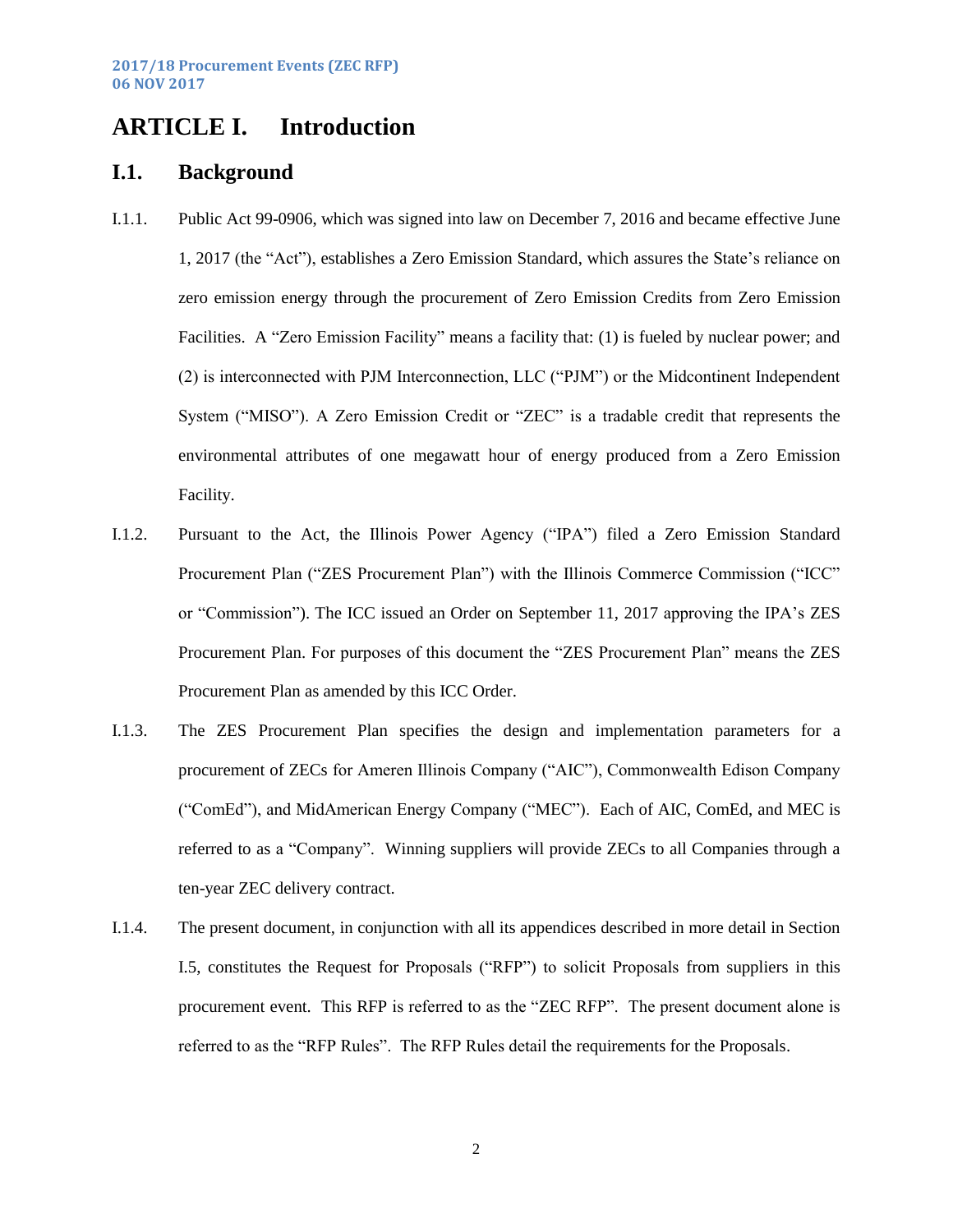- I.1.5. The IPA has retained NERA Economic Consulting ("NERA") as the Procurement Administrator for the procurement event. The ICC has retained Bates White, LLC as the Procurement Monitor. The Procurement Monitor will report and monitor the progress of the procurement event for the ICC.
- I.1.6. Capitalized terms in this document are defined explicitly herein unless explicit reference is made to another document.

## <span id="page-3-0"></span>**I.2. Eligibility and Contents of Proposal**

- I.2.1. Participation in the ZEC RFP is limited to those parties that have previously provided to the IPA the eligibility information required under Section 1-75(d-5)1(A) of the IPA Act in response to the IPA's information request dated September 11, 2017 and that have received a confirmation of bidder eligibility from the IPA.
- I.2.2. Any such party may submit a "Proposal", which is a response to this ZEC RFP for one or more Zero Emission Facilities. For a multi-reactor site, each generating unit is considered a separate Zero Emission Facility. An entity that presents a response to this ZEC RFP is a "Bidder". A Bidder may present multiple Zero Emission Facilities in its Proposal.
- I.2.3. A Bidder that has not paid a Bid Participation Fee pursuant to its participation in a prior 2017 procurement event is required to pay a non-refundable Bid Participation Fee with the submission of the Proposal. The Proposal will also include contact information for representatives of the Bidder, information on the delivery node of the Zero Emissions Facilities, certifications regarding the accuracy of the information provided, certifications regarding the agreement with the terms of this ZEC RFP and the supplier contract, as well as submission of a bid form and of financial guarantees. The requirements of the Proposal are described in more detail in [Article III.](#page-10-0)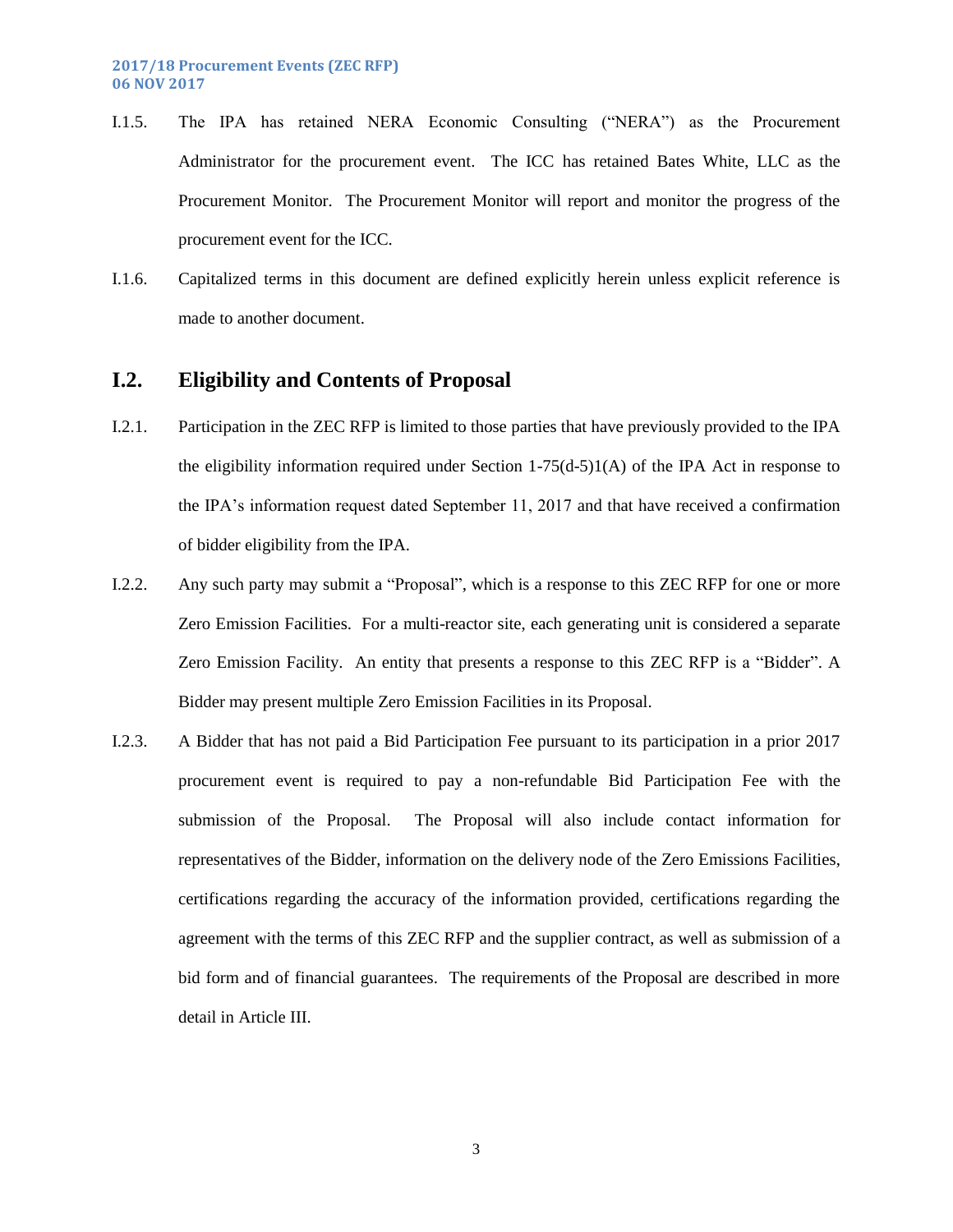## <span id="page-4-0"></span>**I.3. Submission of Proposals**

- I.3.1. Except if instructed otherwise by the Procurement Administrator, Bidders submit information and required documents for their Proposal by email to [Illinois-RFP@nera.com.](mailto:Illinois-RFP@nera.com) Bidders may also request to submit any portion of this information or the required documents to the Procurement Administrator via Secure File Transfer ("SFT"). Bidders that request to submit information or documents via SFT will be invited to use the system and will receive additional instructions for accessing the system and submitting files. Bidders will be required to fill out a form in Microsoft Word format and may be required to provide attachments to the Proposal Form that will be available separately from the Procurement Administrator.
- I.3.2. The "Proposal Window" opens on November 14, 2017 and closes at 12 PM (noon) on the "Proposal Due Date", which is December 12, 2017. Materials for the Proposal, including an executed Pre-Bid Letter of Credit but excluding the acceptance of the terms of the ZEC Contract and excluding the Bid Form, must be submitted by the Proposal Due Date. The Materials required by the Proposal Due Date are fully explained in [Article III.](#page-10-0) The acceptance of the terms of the ZEC Contract is due no later than four (4) business days prior to the Bid Date. The Bid Forms are due on the Bid Date of January 10, 2018. All information and all certifications must remain valid until fifteen (15) business days after the Bid Date. All Proposals must comply with the more detailed requirements of Article IV.
- I.3.3. Within five (5) business days of the Bid Date, the Procurement Administrator submits to the ICC a confidential report that will provide the results of the procurement event, a recommendation on whether these results should be accepted, as well as information that would be included in the ICC's public notice should the ICC approve the results of the procurement event. Within five (5) business days of the Bid Date, the Procurement Monitor also submits to the ICC a confidential report regarding the results of the procurement event and a recommendation on whether these results should be accepted. The ICC is expected to decide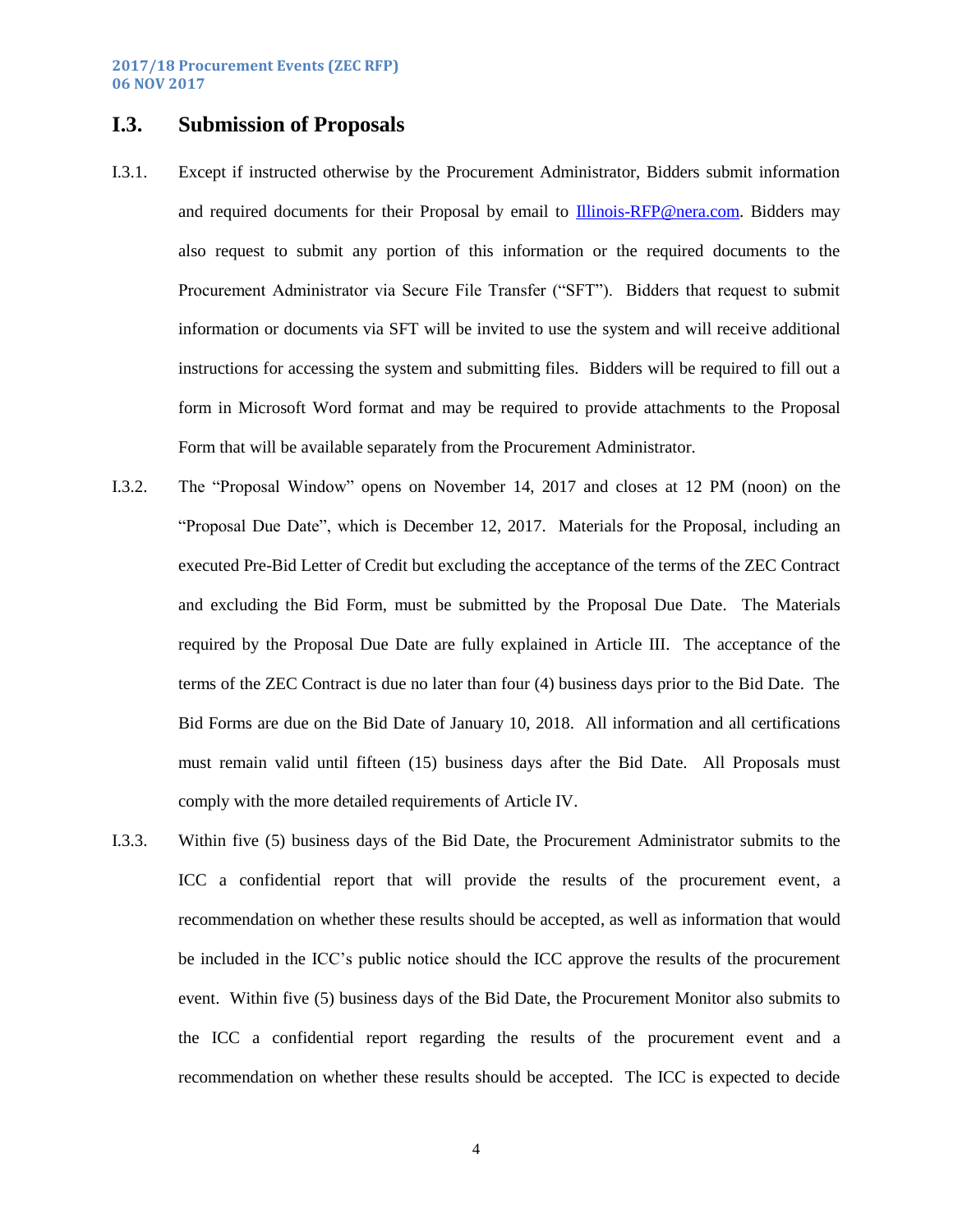whether to accept the results of the procurement event within five (5) business days of receiving the confidential reports from both the Procurement Administrator and the Procurement Monitor.

- I.3.4. If the ICC approves the results of the procurement event, a Bidder with Zero Emission Facilities selected through this ZEC RFP will execute the ZEC Contract for each such Zero Emission Facility with each of the Companies within three (3) business days of the ICC decision.
- I.3.5. A Bidder with a Zero Emission Facility selected through this ZEC RFP will be assessed a Supplier Fee that reflects the cost of conducting the procurement event less the total of the Bid Participation Fees. The exact amount of the Supplier Fee will be announced no later than two (2) business days before the Bid Date. Payment of the Supplier Fees to the IPA by the Bidder will be due within seven (7) business days after ICC approval of the Zero Emission Facilities selected through this ZEC RFP.

### **I.4. Evaluation**

 $\overline{a}$ 

- I.4.1. Zero Emission Facilities are selected in this ZEC RFP based on public interest criteria of minimizing carbon dioxide emissions that result from electricity consumed in Illinois and minimizing sulfur dioxide, nitrogen oxide, and particulate matter emissions that adversely affect the citizens of Illinois<sup>1</sup>, as specified in the Act. These public interest criteria are used to develop a score for each Zero Emission Facility for which a Proposal is presented through this ZEC RFP.
- I.4.2. The evaluation crietria are further explained in the ZES Procurement Plan [\(https://www.illinois.gov/sites/ipa/Pages/current\\_approved\\_plan.aspx\)](https://www.illinois.gov/sites/ipa/Pages/current_approved_plan.aspx) and in Appendix E "Bid Evaluation Form" [\(https://www.illinois.gov/sites/ipa/Pages/2018-Appendices.aspx\)](https://www.illinois.gov/sites/ipa/Pages/2018-Appendices.aspx).
- I.4.3. The Zero Emission Facilities with the highest scores are selected through this ZEC RFP until the annual target of ZECs is reached. The annual target of ZECs is  $20,1118,672$  ZECs

<sup>1</sup> If Zero Emission Facilities ceased operating, the electricity generated by these facilities in PJM and MISO generally would be replaced primarily by electricity generated from coal and natural gas generation that would emit certain pollutants. Thus, the Act recognizes environmental benefits to the continued operation of Zero Emission Facilities.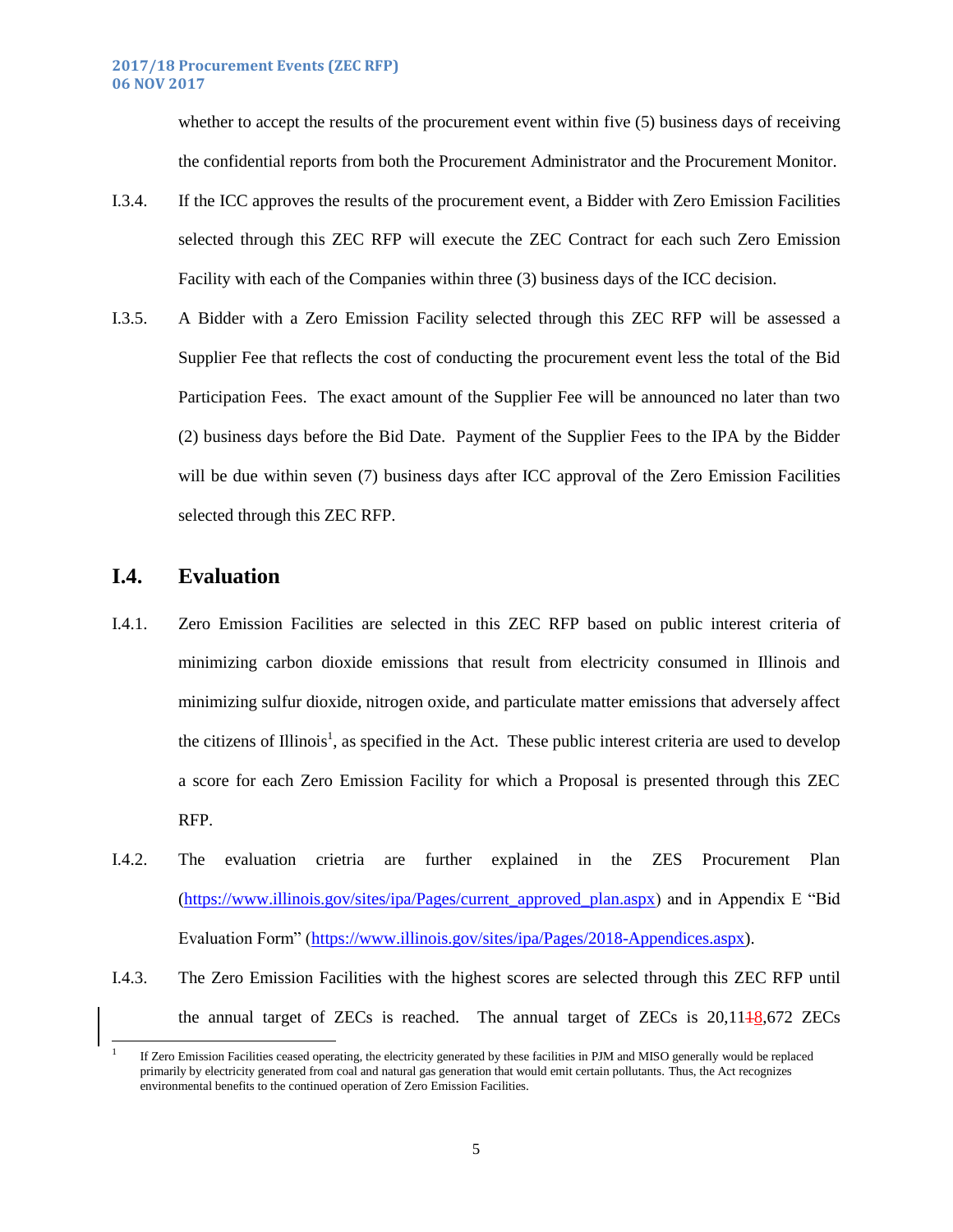(5,903,583 ZECs for AIC, 14,172,903 ZECs for ComEd, and 42,186 ZECs for MEC). A Zero Emission Facility may only be selected for an award if at least 50% of the Zero Emission Facility's credits can be used to meet the annual target.

#### <span id="page-6-0"></span>**I.5. Seller Obligations**

- I.5.1. The supplier contract for this ZEC RFP is referred to as the Zero Emission Credit Agreement (or the "ZEC Contract"). The ZEC Contract fully specifies the obligations of a Bidder with a Zero Emission Facility selected through this ZEC RFP and approved by the Commission. Such a Bidder becomes a Seller under the ZEC Contract.
- I.5.2. As noted in the schedule for this ZEC RFP provided in Table II-1, at the time when this ZEC RFP is released, the ZEC Contract has been posted to the procurement website in draft form for comments by the parties.
- I.5.3. Once the ZEC Contract is released in final form by the Procurement Administrator, a Bidder will be required to accept the terms of the ZEC Contract as a condition of further participation in this ZEC RFP.

## <span id="page-6-1"></span>**I.6. Summary of RFP Documents**

- I.6.1. The following documents are appended to the RFP Rules, and shall be considered an integral part of this ZEC RFP:
	- Appendix 1: Final ZEC Contract (when it becomes available) Appendix 2: Illustrative Proposal Form Appendix 3: Pre-Bid Letter of Credit for AIC Appendix 4: Pre-Bid Letter of Credit for ComEd Appendix 5: Pre-Bid Letter of Credit for MEC Appendix 6: Confidentiality Statement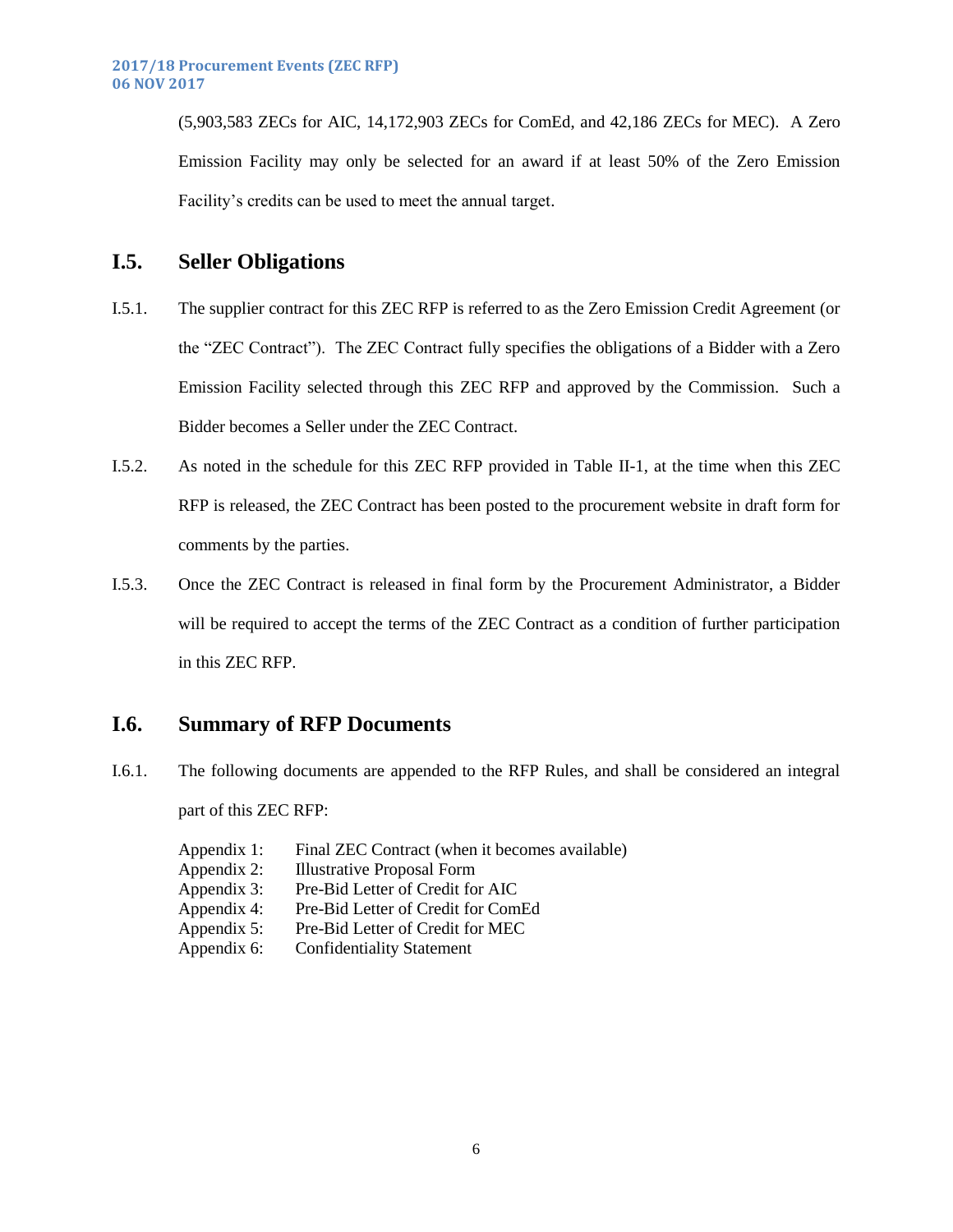# <span id="page-7-0"></span>**ARTICLE II. Information and Schedule**

#### <span id="page-7-1"></span>**II.1. Procurement Website**

- II.1.1. The Procurement Administrator has established a procurement website that is the main source of information for this ZEC RFP. Bidders and other stakeholders can visit this procurement website to obtain information and documents related to the procurement events. The procurement website address is [www.IPA-energyrfp.com.](http://www.ipa-energyrfp.com/)
- II.1.2. More generally, the procurement website contains the sections described below. New sections may be added as necessary to assist Bidders.

Home: This section provides recent announcements and a brief description of the purpose of the website.

Announcements: This section provides announcements such as reminders about deadlines and posting of documents.

Fall Block Energy and Capacity: This section provides documents related to the Fall procurement of block energy for the AIC, ComEd, and MEC portfolios and of capacity for the AIC portfolio.

Fall Utility DG: This section provides documents related to the Fall procurement of RECs from distributed generation for the AIC and ComEd portfolios.

Wind and Solar: This section provides documents for the procurement of RECs from utilityscale solar Projects, utility-scale wind Projects, and brownfield site photovoltaic Projects.

Zero Emissions Credits: This section provides documents for the procurement of Zero Emissions Credits from zero emission facilities for AIC, ComEd and MEC.

Calendar: This section provides a schedule for the most current procurement events.

FAQs: The Procurement Administrator answers questions from interested parties via email. The question and answer are posted in this section so that all interested parties have access to the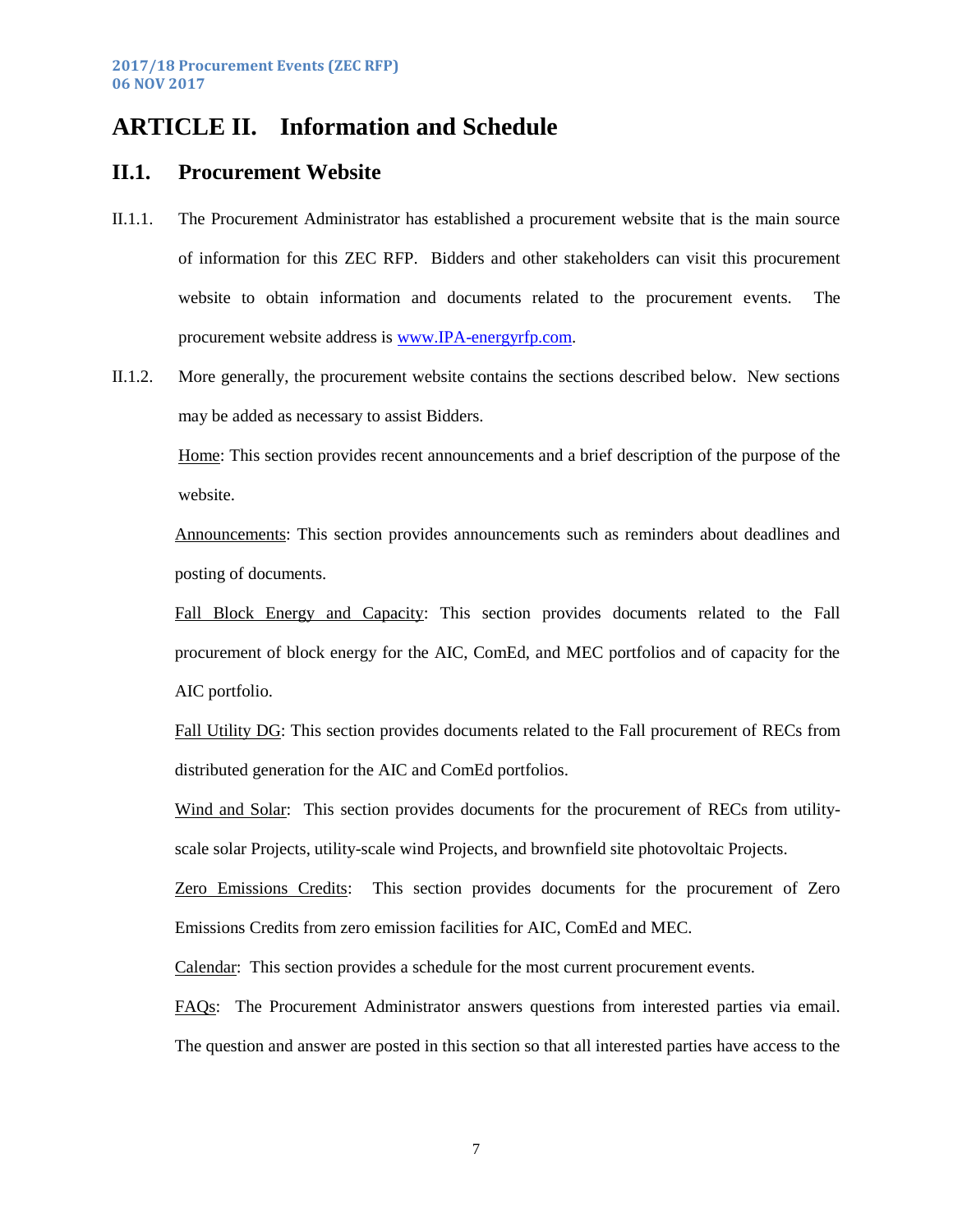same information. Aspects of the question and/or answer that might identify the questioner are removed before posting to the extent practicable.

Contact Us: This section gives an opportunity for interested parties to register their email address to receive announcements regarding the procurement events and to ask questions of the Procurement Administrator.

Previous RFPs: The Procurement Administrator provides in this section links to information from previous RFPs.

# <span id="page-8-0"></span>**II.2. RFP Schedule**

- II.2.1. A schedule for this ZEC RFP is provided in Table II-1. Any updates will be provided on the procurement website [www.IPA-energyrfp.com.](http://www.ipa-energyrfp.com/)
- II.2.2. Specific times for submission of materials are provided elsewhere in this ZEC RFP. All such times are Central Prevailing Time unless specifically noted. The close of the business day will be 6 PM for purposes of processing Proposals. Unless otherwise specified, any reference to "day" shall mean a business day.

| <b>Event</b>                                                                     | <b>Date</b>                |
|----------------------------------------------------------------------------------|----------------------------|
| Zero Emission Standard Procurement Plan is filed with the ICC                    | Monday, July 31, 2017      |
| ICC issues Order approving the Zero Emission Standard<br><b>Procurement Plan</b> | Monday, September 11, 2017 |
| Bidder Eligibility Form is available                                             | Monday, September 11, 2017 |
| Bidder Eligibility Form is due                                                   | Monday, September 25, 2017 |
| IPA finishes review of Eligibility Information                                   | Monday, October 09, 2017   |
| Bidder Eligibility deficiency notices sent                                       | Tuesday, October 10, 2017  |
| Eligibility Information cure deficiency period begins                            | Tuesday, October 10, 2017  |

**Table II-1. Calendar.**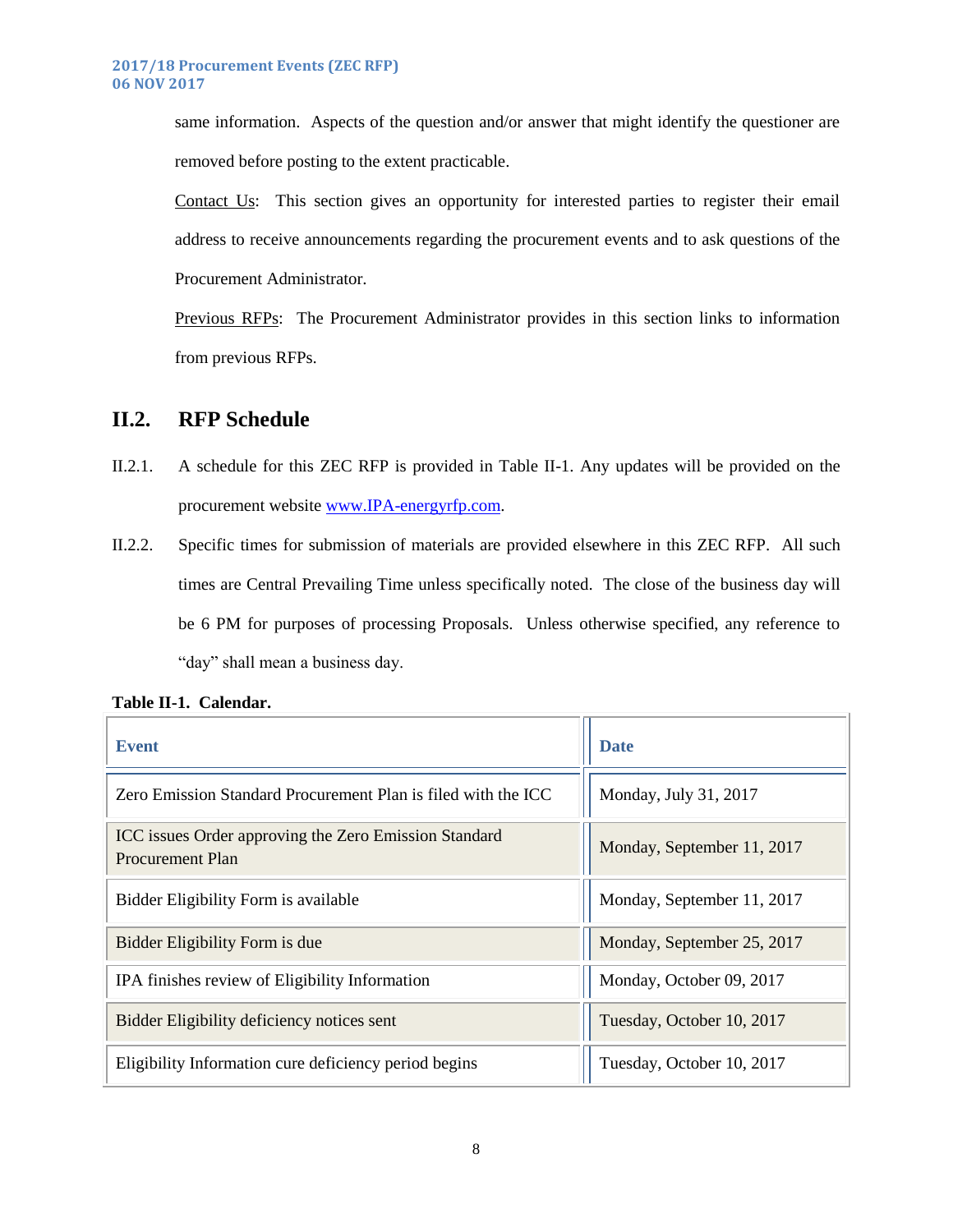#### **2017/18 Procurement Events (ZEC RFP) 06 NOV 2017**

| <b>Event</b>                                                                                 | <b>Date</b>                  |  |
|----------------------------------------------------------------------------------------------|------------------------------|--|
| End of Eligibility Information cure deficiency period                                        | Monday, October 23, 2017     |  |
| Confirmation of Bidder Eligibility is sent                                                   | Friday, October 27, 2017     |  |
| Draft supplier contract is posted                                                            | Friday, October 27, 2017     |  |
| Comment process for draft supplier contract begins                                           | Friday, October 27, 2017     |  |
| <b>RFP</b> issued                                                                            | Monday, November 06, 2017    |  |
| Deadline to submit comments on draft supplier contract                                       | Friday, November 10, 2017    |  |
| <b>Opening of Proposal Window</b>                                                            | Tuesday, November 14, 2017   |  |
| Supplier contract posted in final form                                                       | Wednesday, November 29, 2017 |  |
| Comments on Pre-Bid Letters of Credit are due                                                | Tuesday, December 05, 2017   |  |
| Proposals Due Date (Proposals are due, except Bid Form and<br><b>Acceptance of Contract)</b> | Tuesday, December 12, 2017   |  |
| Acceptance of Contract is due                                                                | Thursday, January 04, 2018   |  |
| Confirmation of eligibility to submit bid form                                               | Monday, January 08, 2018     |  |
| Bid Date (Bid Forms are Due)                                                                 | Wednesday, January 10, 2018  |  |
| Procurement Administrator submits confidential report on results<br>of procurement event     | Thursday, January 18, 2018   |  |
| ICC renders decision on results of procurement event                                         | Thursday, January 25, 2018   |  |
| Contracts fully executed                                                                     | Tuesday, January 30, 2018    |  |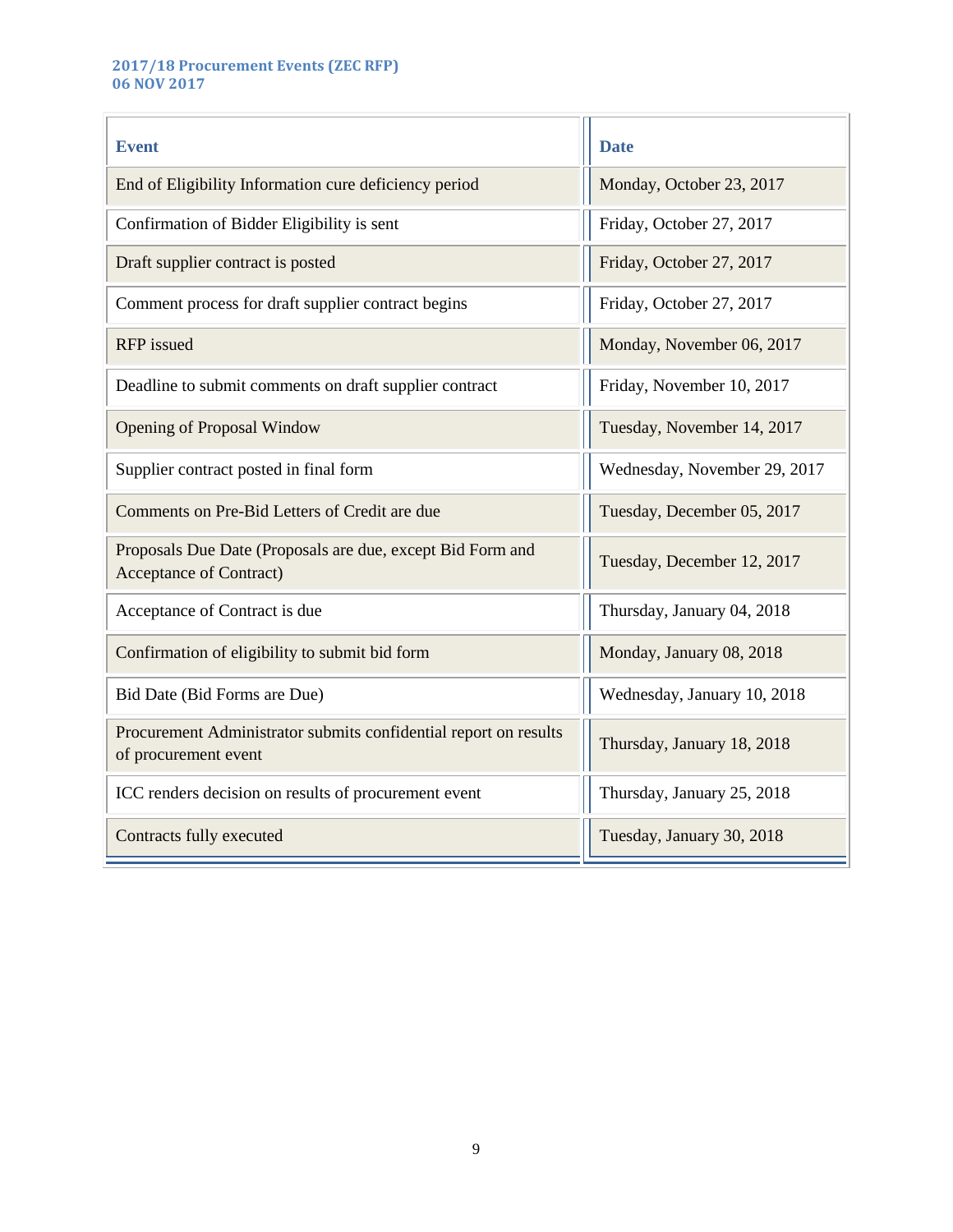# <span id="page-10-0"></span>**ARTICLE III. Proposal Requirements**

Participation in the ZEC RFP is limited to those parties that have previously provided to the IPA the eligibility information required under Section  $1-75(d-5)1(A)$  of the IPA Act ("Act") in response to the IPA's information request dated September 11, 2017 and that have received a confirmation of bidder eligibility from the IPA. Such a party may submit a Proposal under this ZEC RFP and is then called a "Bidder". The Procurement Administrator sends the Proposal Form to such Bidder.

A Bidder submits a single Proposal in which it may submit to the requirements of the ZEC RFP for one Zero Emission Facility or for multiple Zero Emission Facilities. A Zero Emission Facility must be fueled by nuclear power and must be interconnected to PJM or MISO. The Bidder must be the entity that would be the signatory to the ZEC Contract if the Proposal is successful. The Procurement Administrator evaluates the Bid Form submitted in accordance with this ZEC RFP for each Bidder that fulfills all the requirements of the Proposal by 12 PM (noon) on the Bid Date.

Various components of the Proposal are due at different times. The Bid Form is due between 10 AM and 12 PM (noon) on the Bid Date of January 10, 2018. The acceptance of the terms of the ZEC Contract is due from a Bidder by 12 PM (noon) on January 04, 2018. All other components, including submission of the Proposal Form and the executed Pre-Bid Letter of Credit, must be submitted by 12 PM (noon) on December 12, 2017, which is the Proposal Due Date.

#### <span id="page-10-1"></span>**III.1. General Information About the Bidder and the Zero Emission Facilities**

- III.1.1. Identity and Address for the Bidder. The "Bidder" is the entity submitting the Proposal and the entity that would be the signatory to the ZEC Contract if the Proposal is successful. The Proposal must identify the Bidder's legal name and address (including street address, city, state, and zip code).
- III.1.2. Officer of the Bidder. A Bidder must provide the name, title, and full contact information (address, phone number(s), and email address) of the Officer of the Bidder. The Officer of the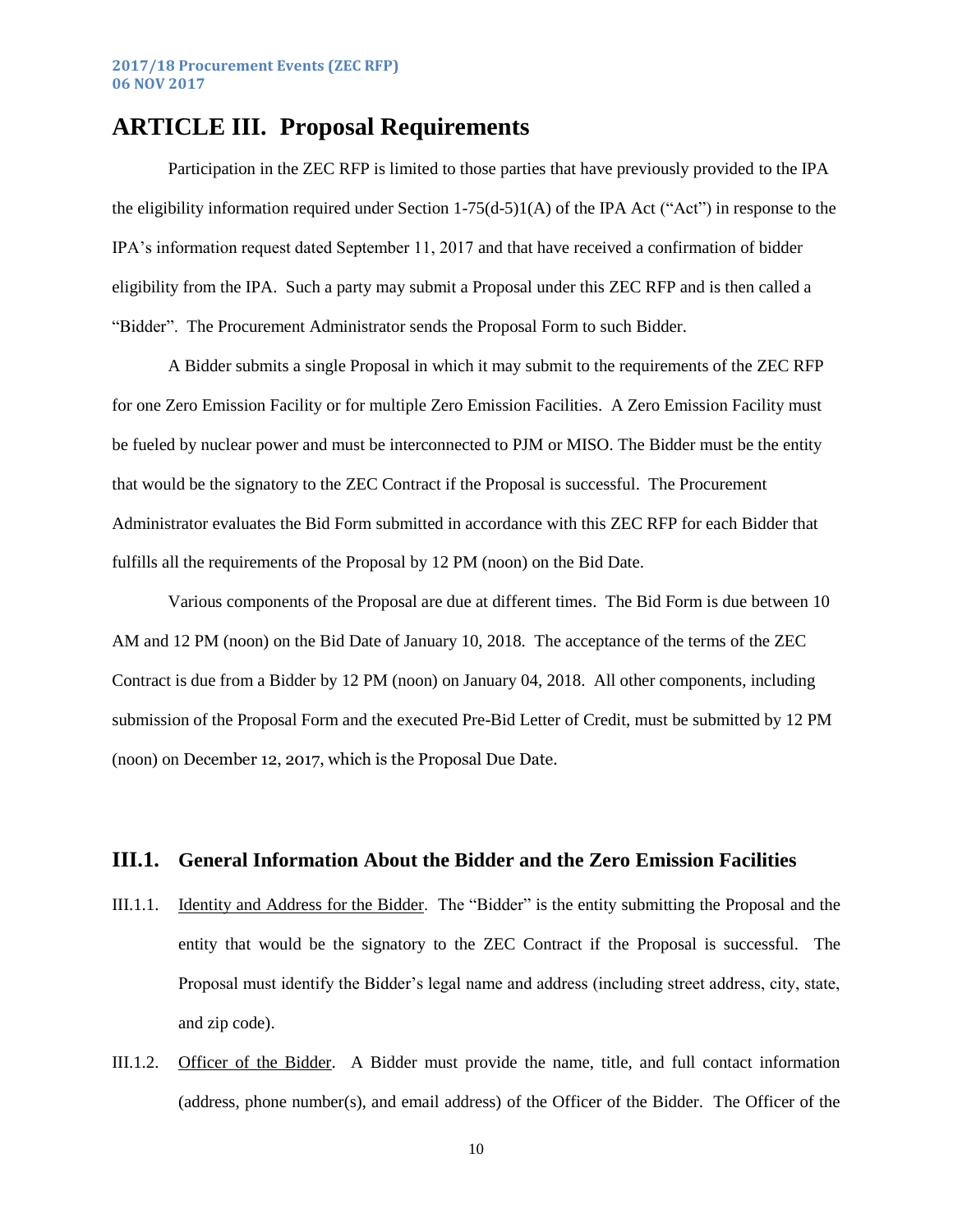Bidder must be an officer, a director or an individual otherwise empowered to undertake contracts and bind the Bidder. The Officer of the Bidder whose contact information is provided in the Proposal must make all representations required in the Proposal. It is expected that, if a Bidder has Zero Emission Facilities selected through the ZEC RFP and approved by the Commission, the Officer of the Bidder would sign the applicable supplier contract. Should the Officer of the Bidder not be available to sign for this purpose, the Bidder will advise each Company of this fact. The Bidder will name another individual to sign and the Bidder will confirm that this individual is empowered to undertake contracts and bind the Bidder.

- III.1.3. Representatives. The Bidder must identify the individual or individuals responsible for submission of the Proposal and provide full contact information for each individual, including address, phone number(s), and email address. These individuals, each a "Representative", must be authorized to act on behalf of the Bidder. The Procurement Administrator sends all correspondence related to the procurement event to the Representatives, including information required to submit the Bid Form on the Bid Date. The Proposal Form requires naming one (1) Representative and the Bidder may name up to three (3) additional Representatives.
- III.1.4. Zero Emission Facilities. The Bidder must provide the unit name and delivery node for each Zero Emission Facility presented as part of the Proposal.
- III.1.5. Agency Agreement. A Bidder that is operating under an Agency Agreement may be subject to additional requirements. The Bidder must indicate in the Proposal Form that the Bidder is operating under an Agency Agreement. Such additional requirements will be provided to the Bidder, should they apply, in a separate notice.
- III.1.6. Information required in this Section [III.1](#page-10-1) must be provided exclusively by completing Section 1 of the Proposal Form and by providing the Proposal Form by the Proposal Due Date, as further explained in [Article IV.](#page-20-0)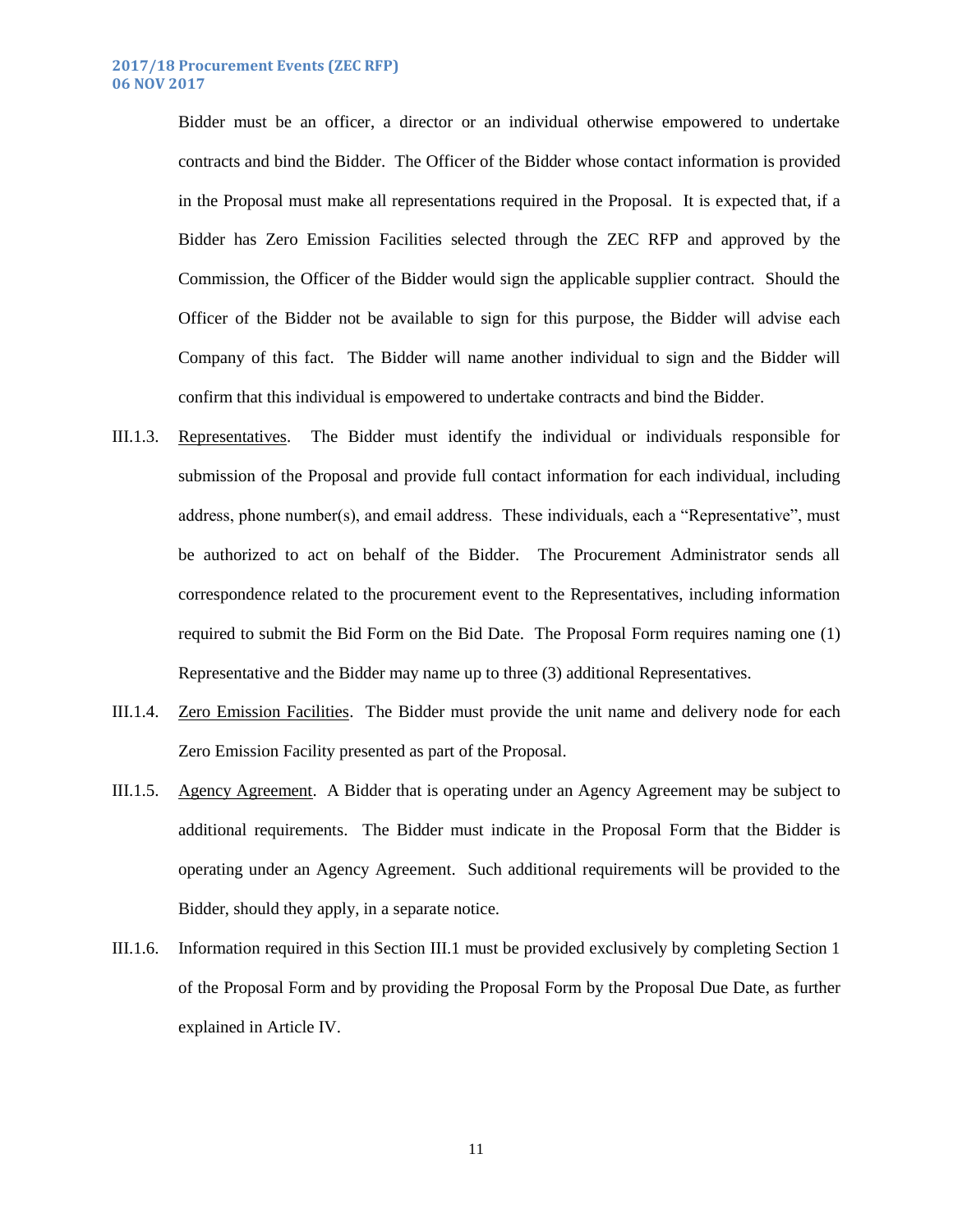# <span id="page-12-0"></span>**III.2. Bid Participation Fee**

- III.2.1. The requirements of this section apply only to a Bidder that has not paid a Bid Participation Fee pursuant to participation in a prior 2017 procurement event and that submits a Proposal.
- III.2.2. Such Bidder is required to pay a non-refundable Bid Participation Fee of \$500. The Bid Participation Fee will be used to cover part of the costs of the procurement event. A Bidder that has paid the Bid Participation Fee will not be reimbursed, even if all Zero Emission Facilities presented by the Bidder fail to meet the requirements of the Proposal or if the Bidder decides not to continue its participation in the ZEC RFP. (The Supplier Fees, which are levied only on Bidders with Zero Emission Facilities selected through the ZEC RFP and approved by the Commission, are also used to cover part of the costs of the procurement event.)
- III.2.3. Such Bidder must pay the Bid Participation Fee to the IPA as a condition of the Bidder fulfilling the requirements of the Proposal. Such Bidder can pay: (i) by e-check through [https://www.epayillinois.com;](https://www.epayillinois.com/) or (ii) by check payable to "Illinois Power Agency". Instructions for submission of the Bid Participation Fee are available from the Procurement Administrator upon request.
- III.2.4. The Bid Participation Fee is due by the Proposal Due Date and such Bidder must provide evidence of compliance with this requirement with its Proposal. Such evidence includes a photocopy of the check, a confirmation page from the e-check website, or a receipt from the IPA. Such evidence is provided by email or by SFT. Notwithstanding whether a Bidder has provided such evidence, the Proposal remains deficient until the Procurement Administrator is able to get confirmation from the IPA that the IPA has received payment of the Bid Participation Fee from the Bidder.
- III.2.5. Information required in this Section [III.2](#page-12-0) must be provided exclusively by completing Section 2 of the Proposal Form and by providing the Proposal Form by the Proposal Due Date, as further explained in [Article IV.](#page-20-0)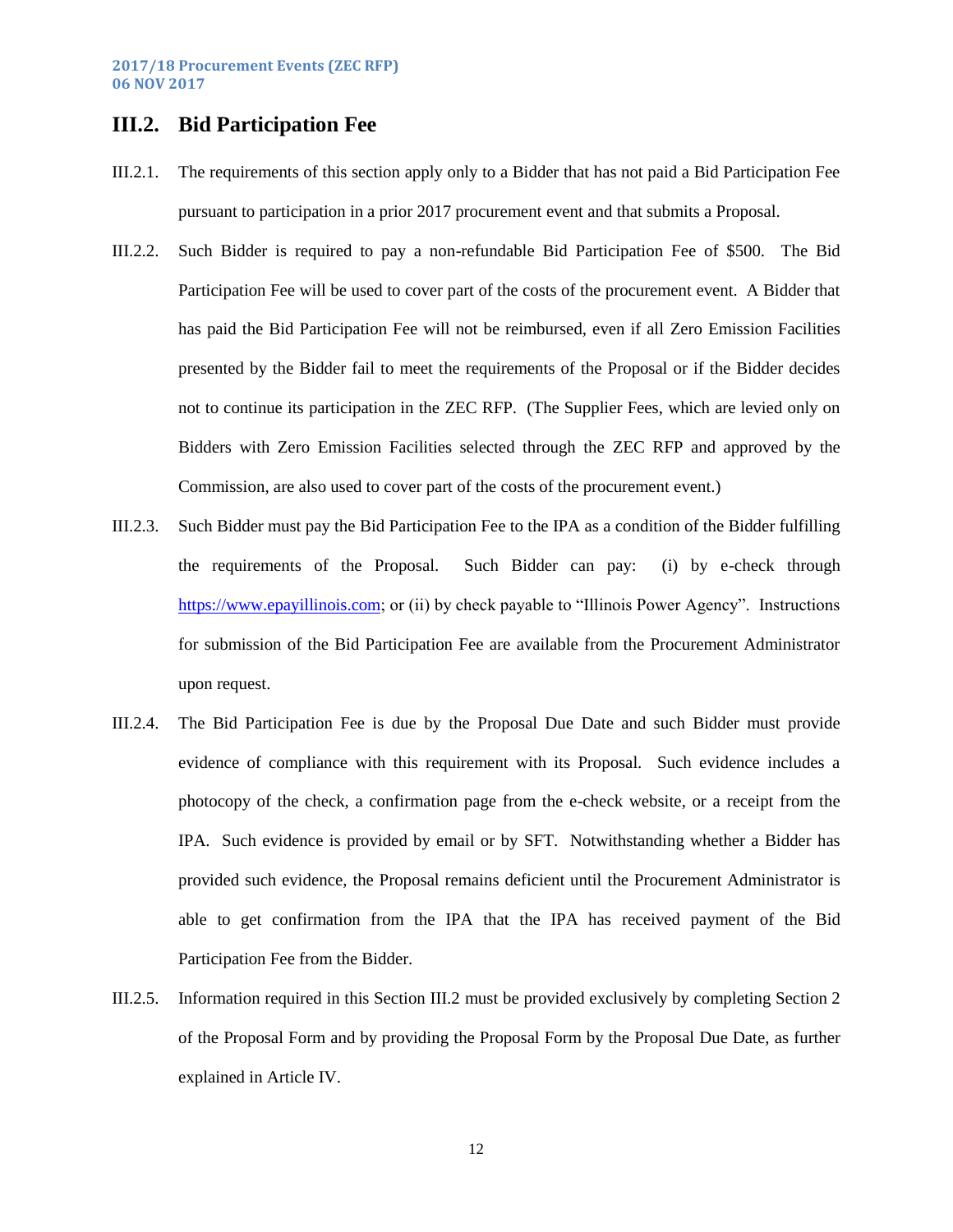## <span id="page-13-0"></span>**III.3. Representations**

- III.3.1. Representations Required. The Officer of the Bidder must make the following representations:
	- The Bidder as identified in the Proposal is the entity that will sign the ZEC Contract for a given Zero Emission Facility with each of the Companies if the Zero Emission Facility is selected through the ZEC RFP and approved by the Illinois Commerce Commission;
	- Each facility presented in the Proposal is a Zero Emission Facility as defined in the Act;
	- All information related to each Zero Emission Facility presented in the Proposal and in the Bidder Eligibility Form submitted to the IPA, as such information may have been amended or supplemented in response to a request for information by the IPA, is or remains accurate and up-to-date;
	- The Bidder accepts all the terms and conditions of these RFP Rules, regardless of the outcome of the ZEC RFP or the outcome of the Proposal; and
	- All information provided in the Proposal is true and accurate to the best of the Officer's knowledge and belief. If, for any reason and due to any circumstance, any information provided in the Proposal changes or any previous certification fails to remain valid before the Bid Date, the Bidder will notify the Procurement Administrator of such change as soon as practicable, and failing to do so may result in disqualification of the Bidder.

The signature of the Officer of the Bidder must be notarized or attested with the corporate seal. A Bidder that tries to unduly influence in any way the evaluation process may be disqualified by the Procurement Administrator.

III.3.2. Confidentiality. The Officer of the Bidder must also make the following representations regarding the confidentiality of the Proposal. As a necessary part of preparing the Proposal, the Bidder may communicate with a financial institution for purposes of arranging the payment of collateral and may communicate with advisors. The Officer of the Bidder must certify that: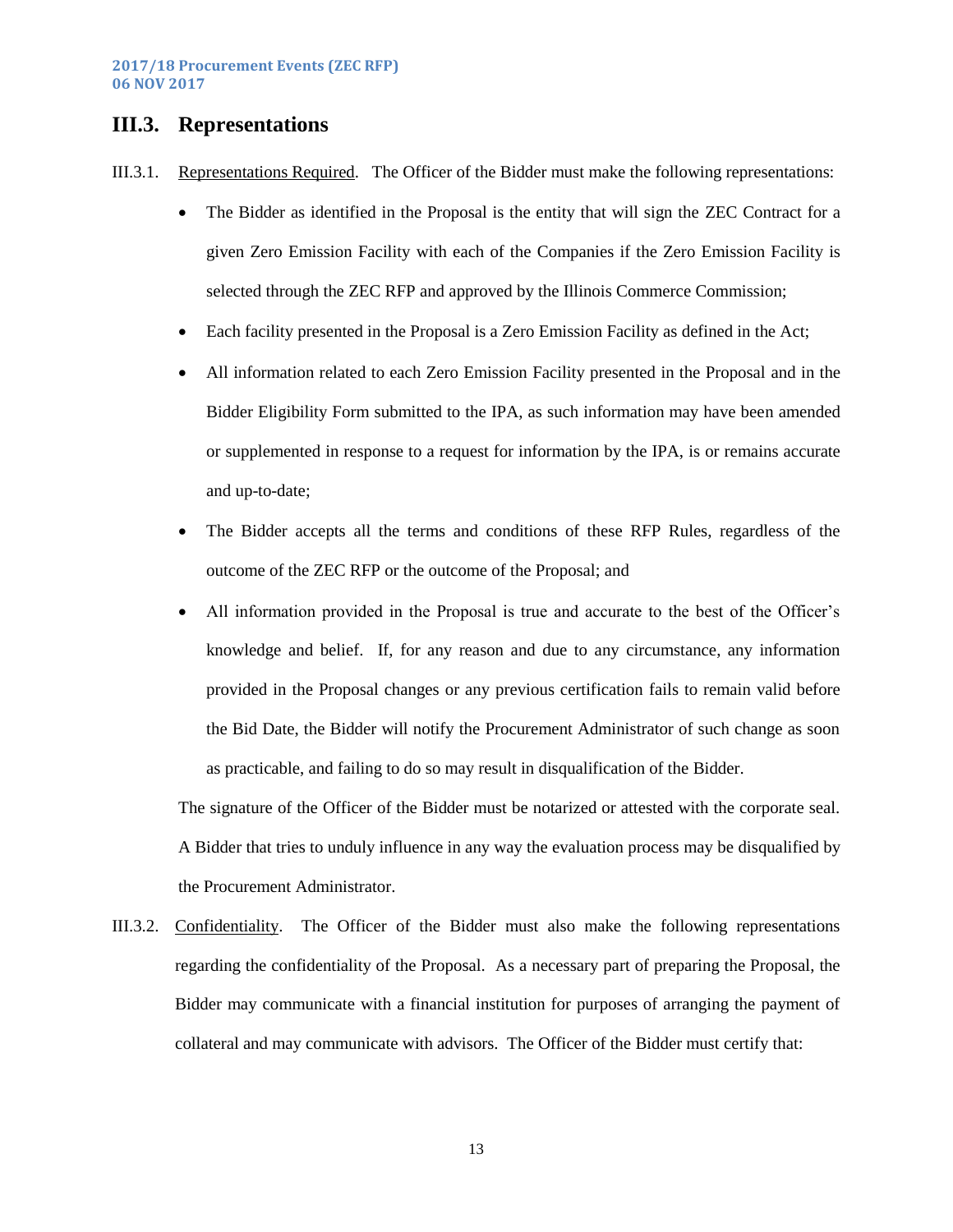• The Bidder has taken all necessary care to uphold the confidentiality of its Proposal in its communications with a financial institution for the purpose of arranging payment of the collateral, or in its communications with advisors, if any;

 With the exceptions of communications with a financial institution for the purpose of arranging payment of the collateral, or advisors (if any), the Bidder has not disclosed, and will otherwise not disclose, publicly or to any other party any information relating to its Proposal, which could have an effect on whether another party submits a Proposal for this procurement event, or on the contents of such Proposal that another Bidder would be willing to submit. This certification must hold until the ICC has rendered its decision on the results of the procurement event.

A Bidder that cannot make all of these certifications but that fully justifies its inability to do so fulfills this requirement. The signature of the Officer of the Bidder on the certifications made or on any explanations provided must be notarized or attested with the corporate seal.

III.3.3. Information required in this Section [III.3](#page-13-0) must be provided exclusively by completing Section 3 of the Proposal Form and by providing the Proposal Form by the Proposal Due Date, as further explained in [Article IV.](#page-20-0)

## <span id="page-14-0"></span>**III.4. Credit Instruments (Including the Pre-Bid Letter of Credit)**

- III.4.1. Credit Instruments from the ZEC Contract. At the time when this ZEC RFP is released, the ZEC Contract has been posted to the procurement website in draft form for comments by the parties. To the extent that a Bidder has not already provided comments to the letter of credit for a Company or to the standard Form of Guaranty for a Company appended to the ZEC Contract during that comment process, a Bidder may submit comments to these credit instruments during the Proposal Window. A Bidder may:
	- Submit comments or propose modifications to the standard Irrevocable Standby Letter of Credit for a Company that may be used to post security under the terms of the ZEC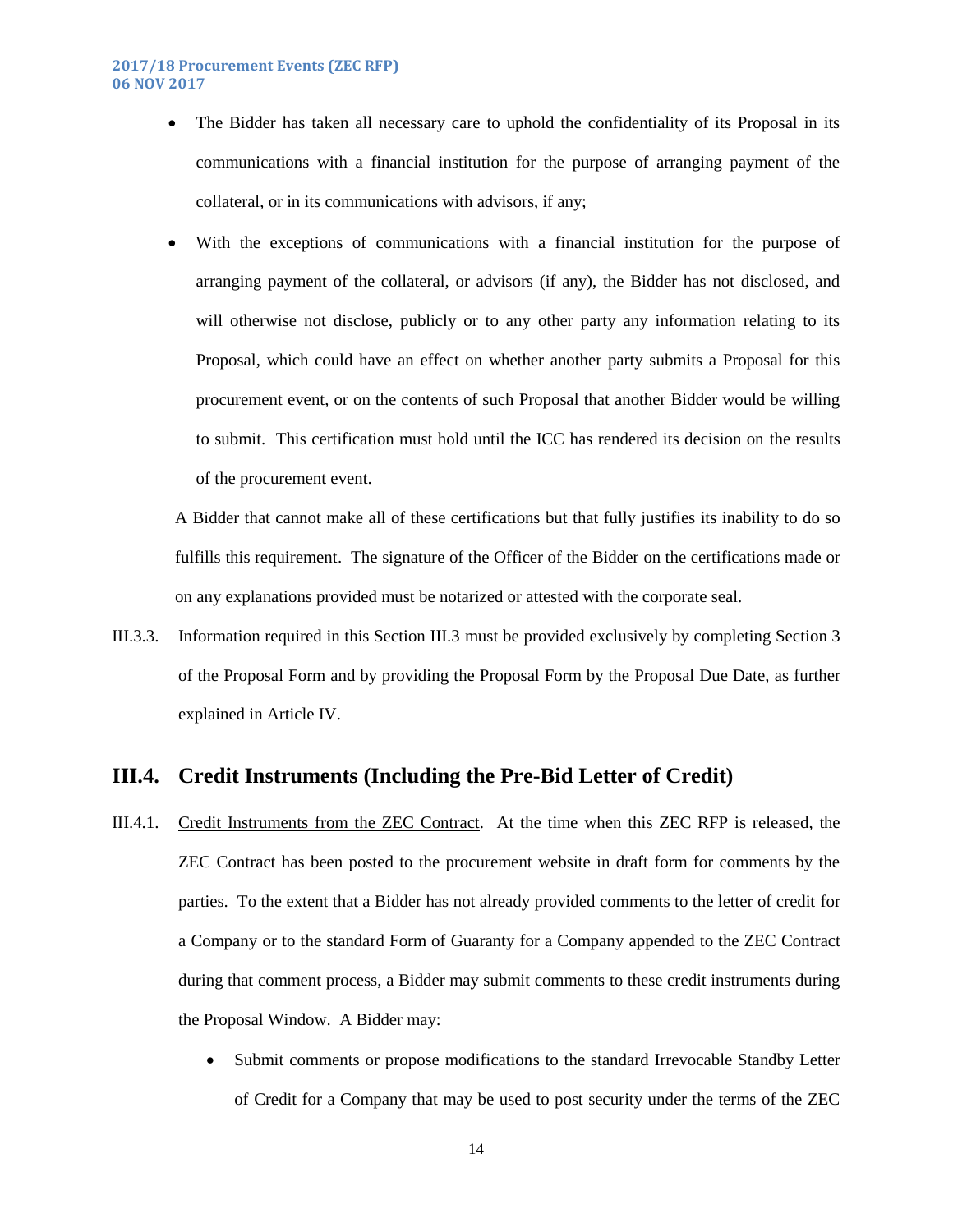Contract and that is provided as Exhibit C of the ZEC Contract (the "Post-Bid Letter of Credit"). Any one of a Bidder's comments or proposed modifications to the Post-Bid Letter of Credit may result in an addition to the list of modifications to the Post-Bid Letter of Credit approved by the Company for use by all Bidders on an optional basis. The Bidder provides comments and proposes modifications exclusively by submitting a redline of the Post-Bid Letter of Credit in Microsoft Word format. A document that is not substantially in the form of the standard letter of credit for a Company will not be evaluated. This document is provided by email to the Procurement Administrator.

- Submit comments or propose modifications to the standard Form of Guaranty drawn for the benefit of a Company and that is provided as Exhibit B of the ZEC Contract. Any one of a Bidder's comments or proposed modifications to the Form of Guaranty may result in an addition to the list of modifications to the Form of Guaranty approved by the Company for use by all Bidders on an optional basis. The Bidder provides comments and proposes modifications exclusively by submitting a redline of the Form of Guaranty in Microsoft Word format. A document that is not substantially in the form of the standard letter of credit for a Company will not be evaluated. This document is provided by email to the Procurement Administrator.
- III.4.2. Pre-Bid Letter of Credit. A Bidder must provide an executed Pre-Bid Letter of Credit to each Company, drawn for the account of the Bidder.
	- Regardless of the number of Zero Emission Facilities presented in the Proposal, the required amounts of the Pre-Bid Letter of Credit for each Company is as follows: \$400,000 for ComEd; \$150,000 for AIC; and \$50,000 for MEC.
	- The original of the executed Pre-Bid Letter of Credit must be sent via overnight delivery service to each Company according to the instructions provided by the Procurement Administrator.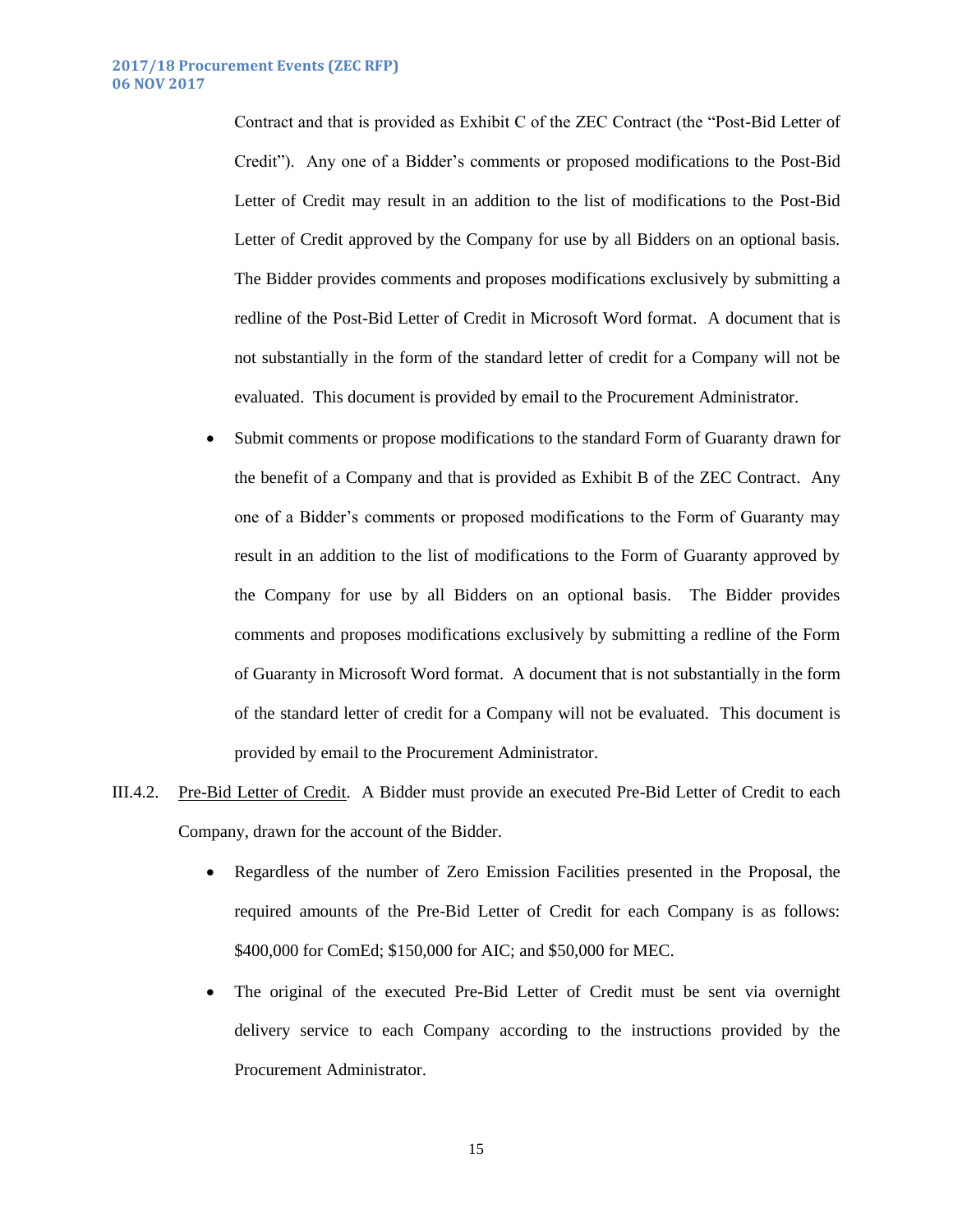#### **2017/18 Procurement Events (ZEC RFP) 06 NOV 2017**

• In submitting a Pre-Bid Letter of Credit for a Company, the Bidder must either use the Standard Pre-Bid Letter of Credit for that Company as provided in an appendix to these RFP Rules or the Bidder must submit a Pre-Bid Letter of Credit that incorporates only those modifications to the Standard Pre-Bid Letter of Credit approved by that Company and posted to the procurement website.

 Payment under the Pre-Bid Letter of Credit can be demanded by the Company if the Bidder: (i) has made a material omission or misrepresentation in the Proposal submitted in connection with the procurement event; (ii) has failed to execute the applicable supplier contract within three (3) business days of being notified that a Zero Emission Facility presented by the Bidder was selected through the ZEC RFP and approved by the Illinois Commerce Commission; or (iii) has failed to pay the applicable Supplier Fee to the Illinois Power Agency within seven (7) business days of being notified that a Zero Emission Facility presented by the Bidder was selected through the ZEC RFP and approved by the Illinois Commerce Commission.

- The Pre-Bid Letter of Credit must expire no earlier than fourteen (14) business days after the anticipated date of the Commission decision on the procurement event. The anticipated date of the Commission decision is the date of the Commission decision provided in the calendar for the procurement event and posted to the procurement website.
- A Bidder may provide special instructions for the return of the Pre-Bid Letter of Credit in its Proposal.
- III.4.3. Comments on the Pre-Bid Letters of Credit. No later than 12 PM (noon) on December 05, 2017, a Bidder may provide comments on or propose modifications to the Standard Pre-Bid Letter of Credit for that Company. Any one of a Bidder's comments or proposed modifications may result in an addition to the list of modifications to the Standard Pre-Bid Letter of Credit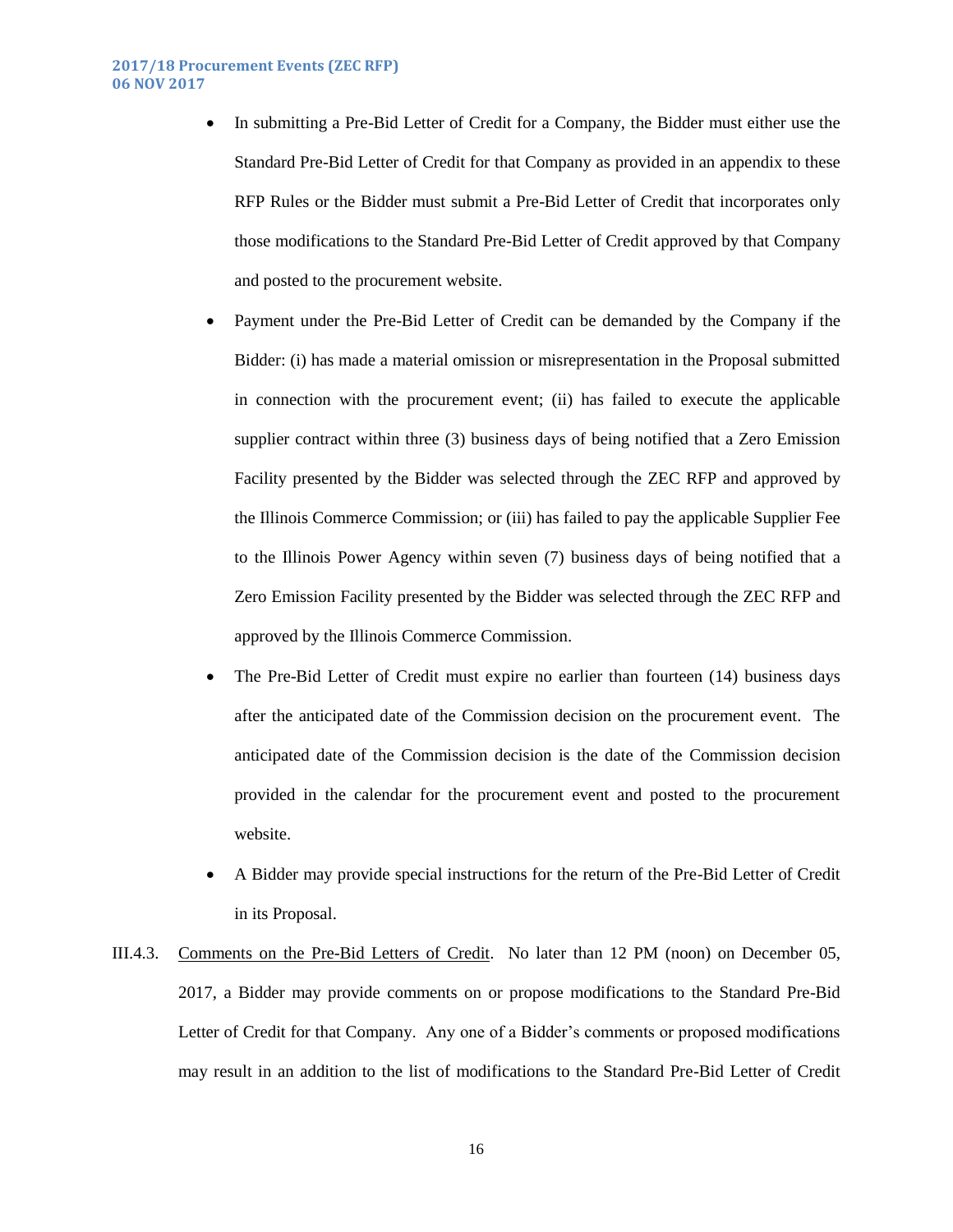approved by the Company for use by all Bidders on an optional basis. The Bidder provides comments and proposes modifications exclusively by submitting a redline of the Post-Bid Letter of Credit in Microsoft Word format. A document that is not substantially in the form of the standard letter of credit for a Company will not be evaluated. This document is provided by email to the Procurement Administrator.

III.4.4. Information required in this Section [III.4](#page-14-0) must be provided exclusively by completing Section 4 of the Proposal Form and by providing the Proposal Form by the Proposal Due Date, as further explained in [Article IV.](#page-20-0)

### <span id="page-17-0"></span>**III.5. ZEC Contracts**

- III.5.1. General. When this ZEC RFP is released, the ZEC Contract remains in draft form and parties still have an opportunity to submit comments on its terms.
- III.5.2. Information to Prepare the ZEC Contracts. A Bidder is required to provide information to the Procurement Administrator so that each of the Companies can prepare the ZEC Contracts should the Bidder have a Zero Emission Facility selected through this ZEC RFP and approved by the Commission. A Bidder that intends to use a Guarantor is also asked to provide all information necessary for ComEd to prepare the Guaranty. The ZEC Contract is prepared by each of the Companies after the Procurement Administrator notifies the Bidder that the Zero Emission Facility has been selected through the ZEC RFP. A Bidder provides this information by providing the fully completed Contract Attachment prepared for this purpose and available on the procurement website. The Contract Attachment is labeled Attachment #1. A Bidder provides the Contract Attachment in Microsoft Word format by email or by SFT. A Contract Attachment in pdf format will not be accepted.
- III.5.3. Acceptance of the terms of the ZEC Contract. Once the ZEC Contract has been issued in final form and the Procurement Administrator has announced the posting of such documents to the procurement website, a Bidder must, at that time, accept the terms of such ZEC Contract as a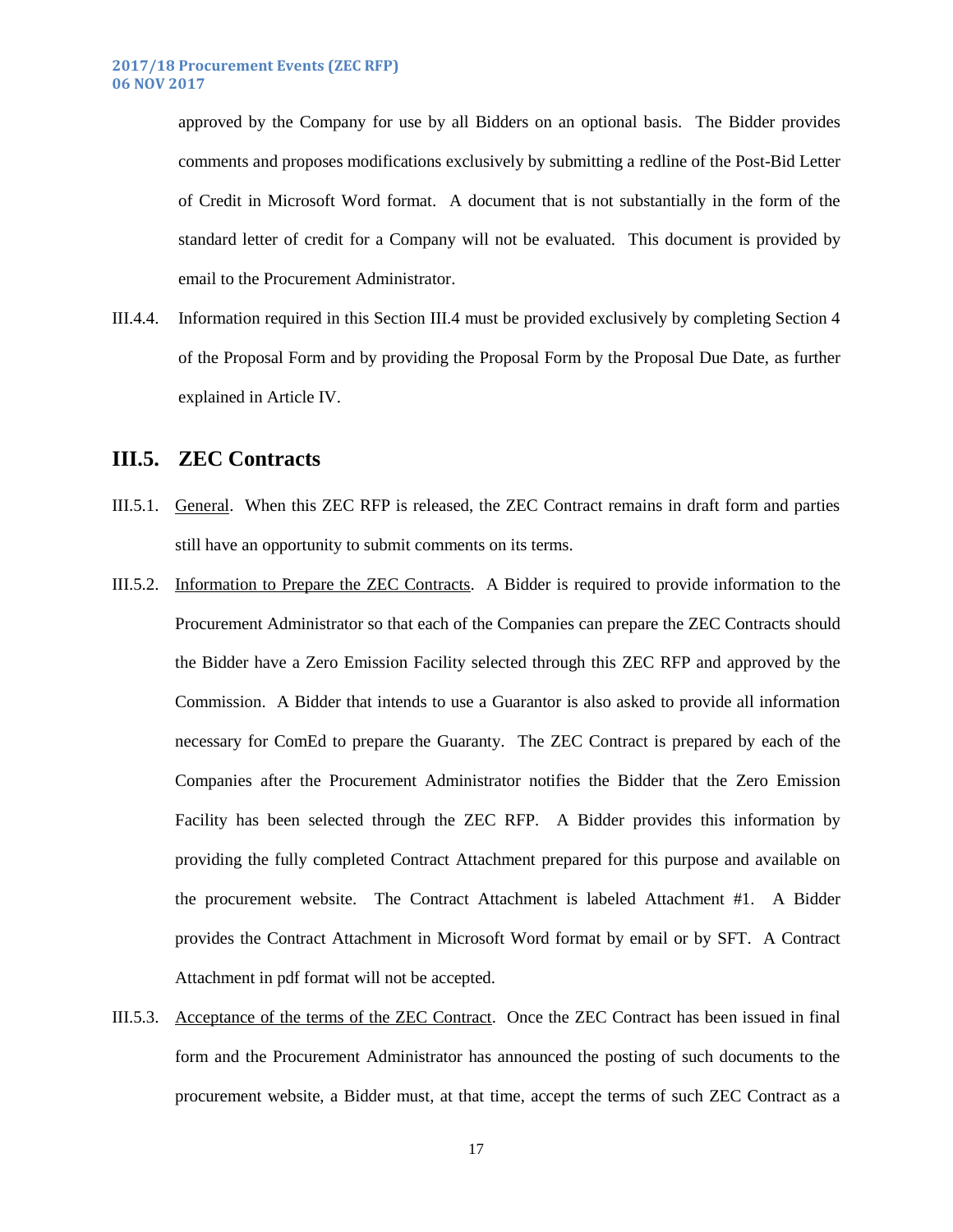condition of further participation in the procurement event. The Procurement Administrator will send to each Bidder an Acceptance Attachment and the Officer of the Bidder must use this Attachment to accept the terms of the ZEC Contract. The Acceptance Attachment is labeled Attachment #2. A Bidder provides the Acceptance Attachment by email or by SFT.

III.5.4. Information required by this Section [III.5](#page-17-0) must be provided exclusively by (i) completing Attachment #1 and providing such document by the Proposal Due Date; and (ii) completing Attachment #2 and providing such document by January 04, 2018, as instructed in Section 5 in the Proposal Form and as further explained in [Article IV.](#page-20-0)

## <span id="page-18-0"></span>**III.6. Bid Forms**

- III.6.1. General. By January 08, 2018, the Procurement Administrator will send a Bid Form to each Bidder that is eligible to submit a Bid Form pursuant to such Bidder having successfully provided all other components of the Proposal and having satisfied all requirements in respect to such components. The Bid Form must be submitted by the Bidder according to the instructions provided by the Procurement Administrator between 10 AM and 12 PM (noon) on the Bid Date of January 10, 2018.
- III.6.2. Completion of the Bid Form. The Bid Form will require the Bidder to provide contact information for a representative of the Bidder. The Bid Form will also require the Bidder to acknowledge and certify to the following:
	- All information related to each Zero Emission Facility presented in the Proposal and in the Bidder Eligibility Form submitted to the IPA, as such information may have been amended or supplemented in response to a request for information by the IPA, is or remains accurate and up-to-date, and will remain so until fifteen (15) business days after the Bid Date;
	- The Bidder agrees that, if a Zero Emission Facility presented by the Bidder is selected through the ZEC RFP and is approved by the Commission, the Bidder will execute the ZEC Contracts with the Companies as instructed by the Procurement Administrator and the Bidder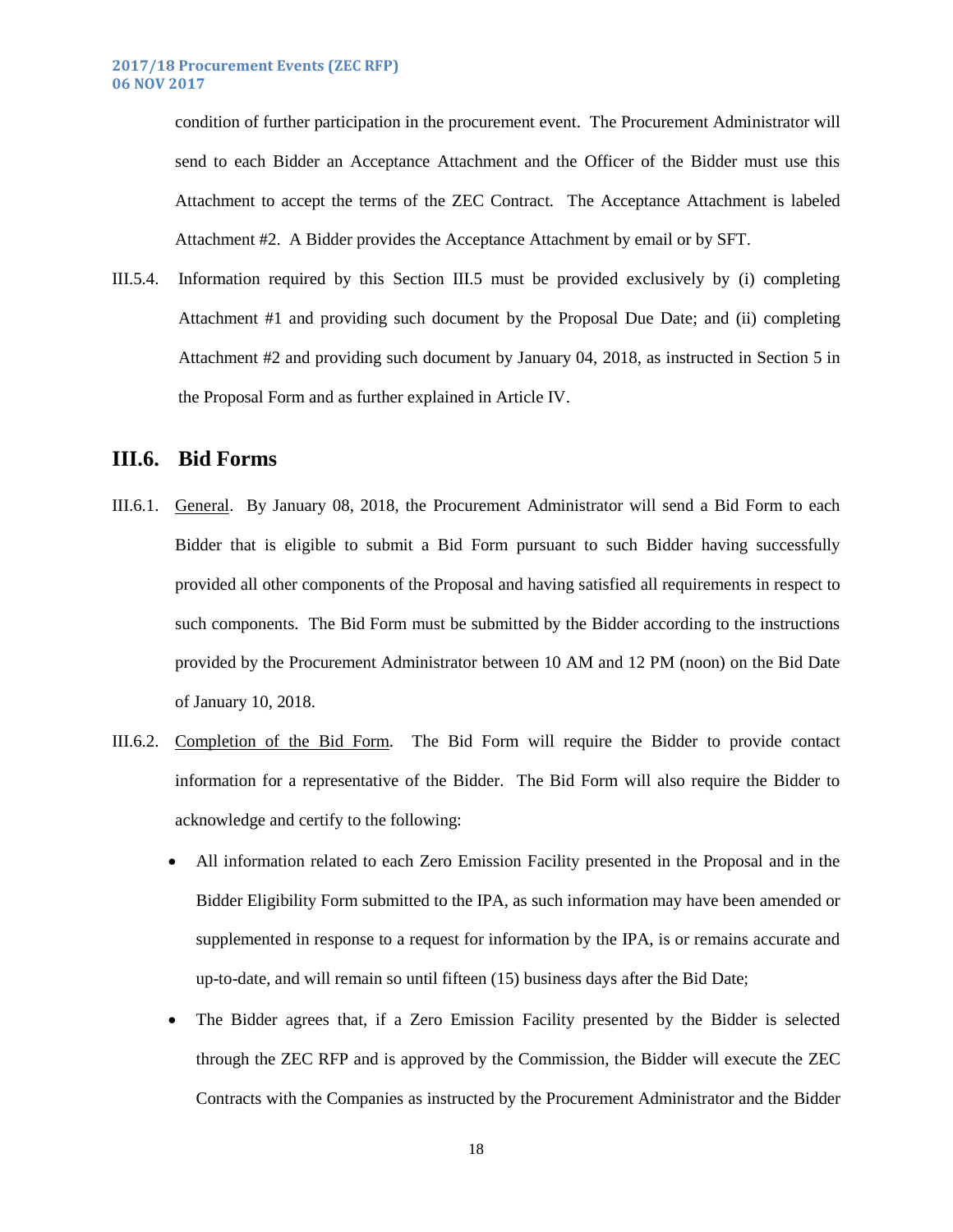will submit any necessary supporting documentation (if applicable) in the timeframes required by the ZEC Contract;

• The Bidder acknowledges that Supplier Fees, in the amount specified by the IPA, must be paid by the Bidder if a Zero Emission Facility presented by the Bidder is selected through the ZEC RFP and is approved by the Commission; and

 The Bidder has no pending or, to its knowledge, threatened litigation, arbitration or administrative proceeding before any Governmental Authority or any arbitrator that is likely to materially adversely affect its ability to perform its obligations under the ZEC Contract. The Officer of the Bidder must sign the Bid Form that includes these acknowledgments and certifications. A Bidder must fill out all required information on a Bid Form according to the instructions provided by the Procurement Administrator.

III.6.3. Submission of the Bid Form. A Bidder must submit a Bid Form to the Procurement Administrator via email or through a SFT interface according to the instructions provided by the Procurement Administrator. A Bid Form must be received between 10 AM and 12 PM (noon) on the Bid Date of January 10, 2018. No late Bid Forms will be accepted. The Bidder must phone the Procurement Administrator to advise the Procurement Administrator of the transmission of its Bid Form. If the Bid Form was not received within 15 minutes of such communication by the Bidder, the Procurement Administrator will provide instructions for submission of the Bid Form by an alternative method. If the Bid Form is received, the Procurement Administrator will acknowledge receipt of the Bid Form and provide the assessment of the Bid Form. If the Bid Form was received and the Bid Form was deficient, the Bidder may resubmit the Bid Form as long as such Bid Form is received during the Bid Window.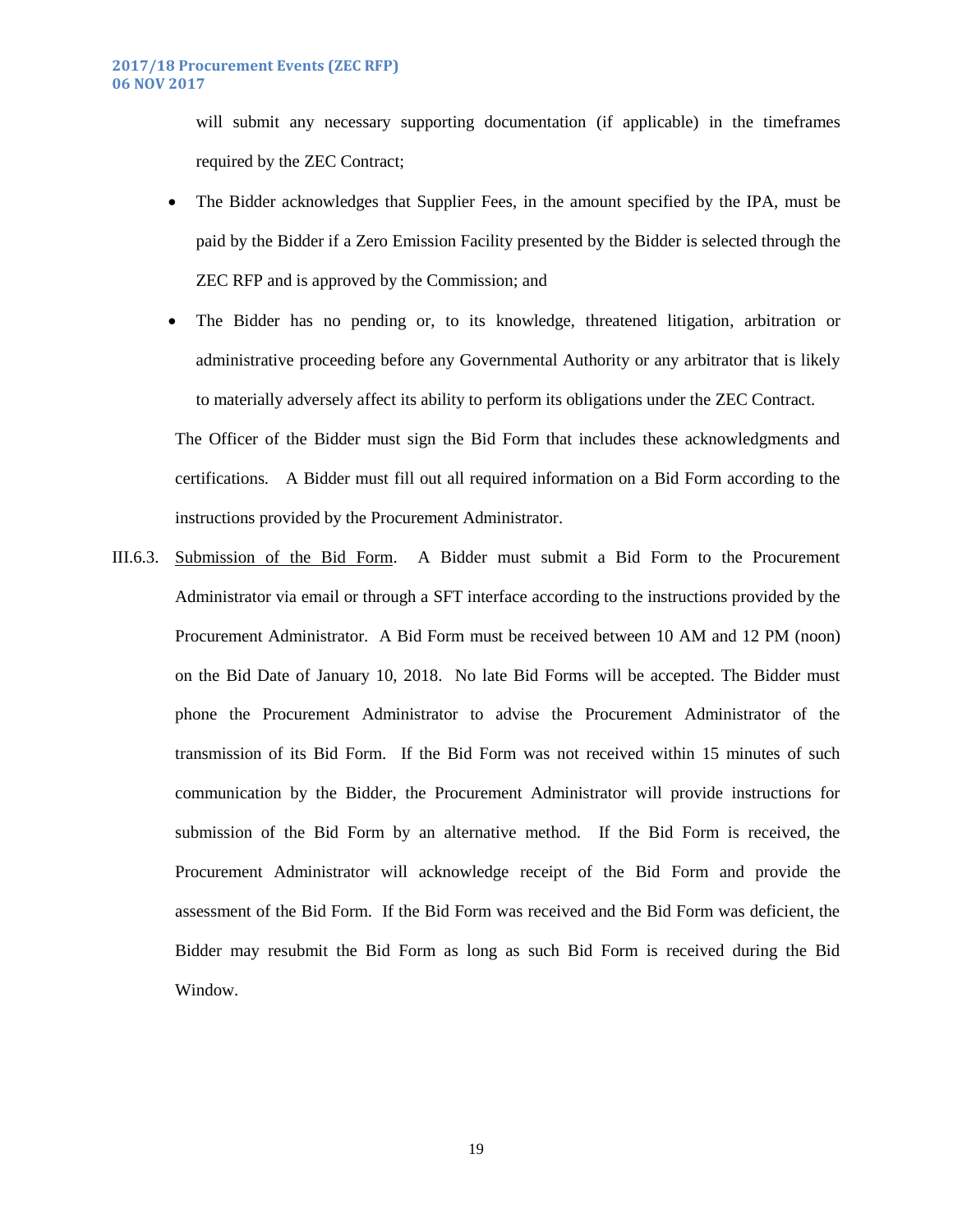# <span id="page-20-0"></span>**ARTICLE IV. Process**

### <span id="page-20-1"></span>**IV.1. Proposals: Submission and Processing**

- IV.1.1. Any notification or other written communication from the Procurement Administrator to a Bidder will be sent to the email addresses provided for the Representatives. Any such notification or communication will be deemed received by the Bidder at the time of delivery or transmission, provided that when delivery or transmission occurs after 6 PM on a business day or occurs on a day that is not a business day, receipt will be deemed to occur at 9 AM on the following business day. All times in this ZEC RFP are Central Prevailing Times unless specifically noted. Any email from the Bidder to the Procurement Administrator should be addressed to [Illinois-RFP@nera.com](mailto:Illinois-RFP@nera.com) to ensure a prompt reply.
- IV.1.2. Any document or other information prepared and sent by the Procurement Administrator to a Bidder for its continued participation in the ZEC RFP is sent through a SFT interface to the Representatives. Any such document or other information will be deemed received by the Bidder at the time of delivery or transmission, provided that when delivery or transmission occurs after 6 PM on a business day or occurs on a day that is not a business day, receipt will be deemed to occur at 9 AM on the following business day.
- IV.1.3. The exclusive method of responding to the Proposal requirements is the use of the Proposal Form together with the use of Attachments available as separate forms from the Procurement Administrator. The Bid Participation Fee must be paid to the IPA according to the instructions provided for this purpose. Documents (supporting documents and Attachments) must be sent to the Procurement Administrator via email or SFT.
- IV.1.4. Responses to the requirements of these RFP Rules that do not use the Proposal Form and the Attachments prepared for this purpose will not be considered and the Proposal will be considered deficient.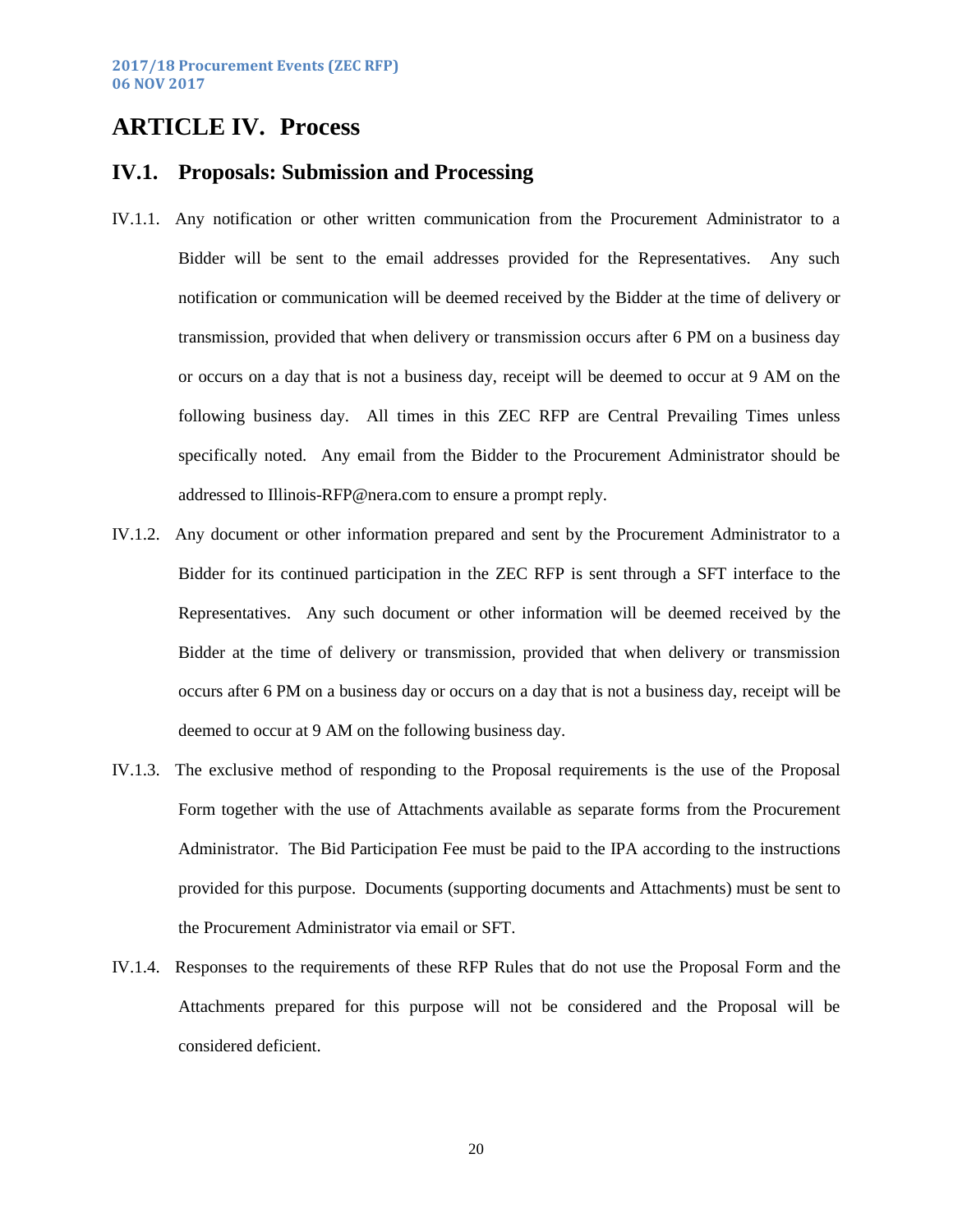- IV.1.5. If a Bidder is submitting comments to the Pre-Bid Letter of Credit for a Company, such comments must be received by 12 PM (noon) on December 5, 2017. A Bidder must submit the Proposal Form, the executed original Pre-Bid Letter of Credit for each Company, and Attachment #1 by 12 PM (noon) on December 12, 2017. A Bidder must submit the Acceptance Attachment (Attachment #2) by 12 PM (noon) on January 04, 2018. A Bidder that has otherwise fulfilled all the requirements for the Proposal must submit the Bid Form between 10 AM and 12 PM (noon) on January 10, 2018. No materials will be accepted after the deadline for such materials has passed. If the procurement schedule is revised for any reason, the Procurement Administrator will post updated deadlines for submission of materials.
- IV.1.6. If a Proposal is received on any business day during the Proposal Window, the Procurement Administrator acknowledges receipt on the business day the materials are received. The Procurement Administrator also sends the results of an initial review. If a Proposal is received before 12 PM (noon) on any business day during the Proposal Window, the Procurement Administrator sends the initial review by 6 PM on the same business day. If a Proposal is received after 12 PM (noon) on any business day during the Proposal Window, the Procurement Administrator sends the initial review by 12 PM (noon) of the next business day. The initial review either states that the Proposal is complete and is being considered, or the initial review lists items of the Proposal that are incomplete or require clarification.
- IV.1.7. A Bidder must post bid assurance collateral in accordance with the instructions provided by the Procurement Administrator. A Bidder's Proposal is automatically deficient if the executed Pre-Bid Letter of Credit for a Company proposes or includes modifications to the Standard Pre-Bid Letter of Credit for that Company that are not among those that are acceptable to the Company and posted to the procurement website.
- IV.1.8. If the Proposal is incomplete or requires clarification, the Procurement Administrator sends a deficiency notice to the Bidder. If the Bidder receives a first deficiency notice from the Procurement Administrator regarding any item of the Proposal, the Bidder has until 12 PM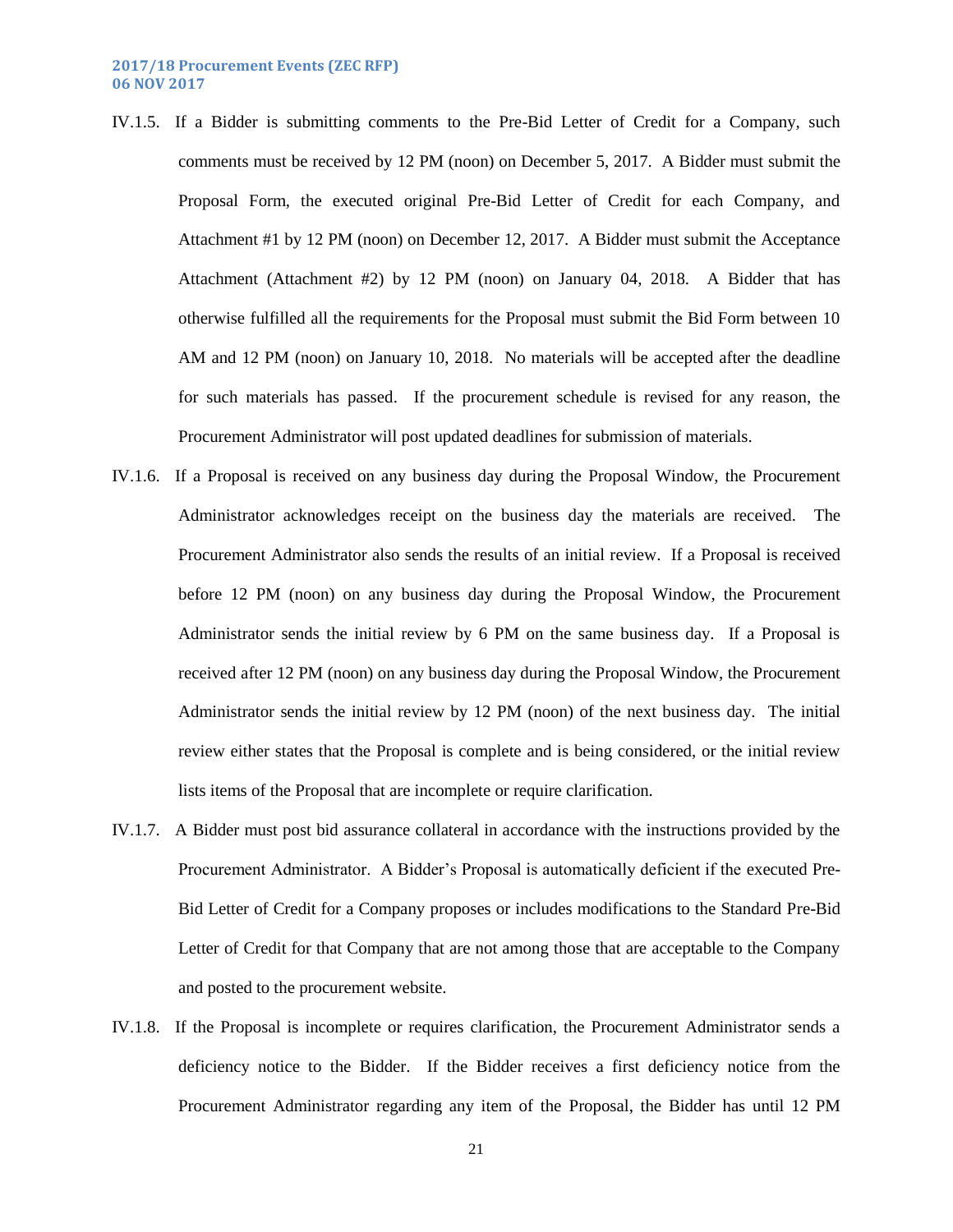(noon) on the Proposal Due Date, or until 6 PM on the second business day following the business day during which a first deficiency notice is sent to the Bidder, whichever comes later, to respond. If the Bidder responds to a deficiency notice within the time allowed but the response does not correct all deficiencies, the Bidder will, to the extent feasible, receive a further deficiency notice from the Procurement Administrator with additional time to respond. Such additional time to respond to a further deficiency notice will be no longer than (and may be shorter than) the time allowed under a first deficiency notice. If the Bidder does not correct or adequately explain the deficiency within the time allowed, the Proposal will be rejected. If the Proposal is complete, the Procurement Administrator sends a notice that the Proposal is complete and is being considered.

- IV.1.9. A Bidder is eligible to submit a Bid Form if its Proposal is received on or before 12 PM (noon) on the Proposal Due Date, if acceptance of the terms of the ZEC Contract is received on or before 12 PM (noon) on January 04, 2018, and if the Bidder has responded to all requests for additional information from the Procurement Administrator. If such is the case, the Procurement Administrator sends a Bid Form to the Bidder for the Zero Emissions Facilities presented in the Proposal. Furthermore, the Procurement Administrator provides instructions for submitting the Bid Form and an invitation to a training session on the bid submission procedure.
- IV.1.10. The Procurement Administrator will inform Bidders of the amount of the Supplier Fee no later than 6 PM two (2) business days before the Bid Date.
- IV.1.11. The Bid Form must be filled out completely and transferred in accordance to the instructions provided by the Procurement Administrator and in accordance with the requirements of this ZEC RFP. The Bid Form may be encrypted. A Bid Form that is incompletely or inconsistently filled out will be considered deficient and will not be evaluated. No late Bid Forms will be accepted under any circumstances.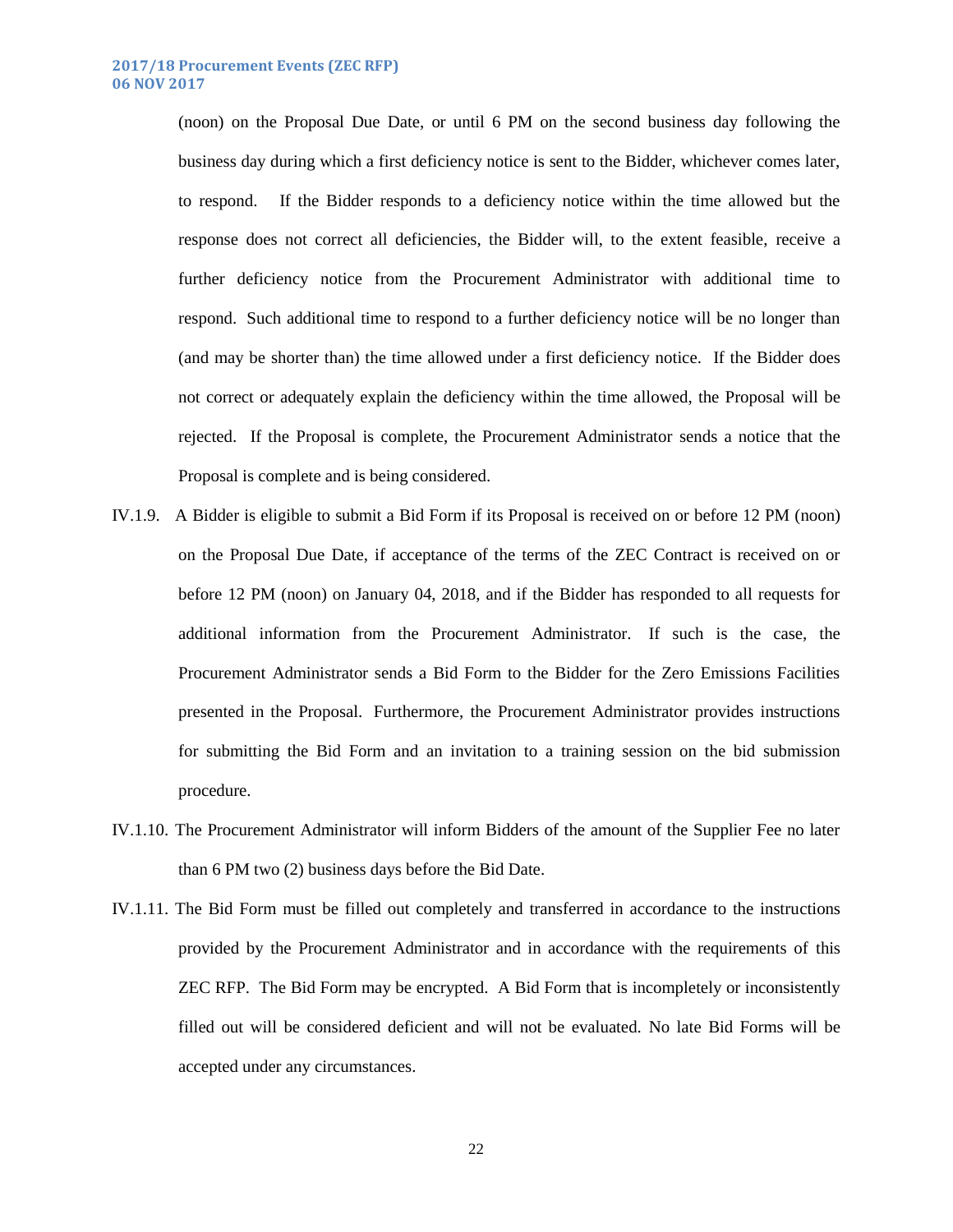- IV.1.12. A Bidder's Bid Form is evaluated if all other components of the Proposal fulfill the requirements of this ZEC RFP by 12 PM (noon) on the Bid Date.
- IV.1.13. The Procurement Administrator notifies a Bidder by 6 PM on the Bid Date whether a Zero Emission Facility presented by the Bidder is selected through the ZEC RFP. Such notification is made earlier to the extent practicable or may be made on the next business day as circumstances warrant. This notification occurs by email. The Procurement Administrator provides no other information to a Bidder about the results of the procurement event.

#### <span id="page-23-0"></span>**IV.2. Post-Bid Process**

- IV.2.1. If the ICC accepts the results of the procurement event, the Procurement Administrator will notify Bidders that presented Zero Emission Facilities selected through the ZEC RFP and approved by the Commission. The Commission will issue a notice that will also be available on the procurement webiste.
- IV.2.2. The Procurement Administrator will advise Bidders of the contract execution process once the ZEC Contract is finalized.
- IV.2.3. Bidders with Zero Emission Facilities selected through the ZEC RFP and approved by the Commission will be assessed a Supplier Fee that will be due within seven (7) business days of Commission approval. For Bidders with no Zero Emission Facilities selected through this ZEC RFP and approved by the Commission, the Pre-Bid Letters of Credit will expire as part of their terms unless the Bidder provided special instructions in its Proposal. For Bidders with Zero Emission Facilities selected through this ZEC RFP and approved by the Commission, the Pre-Bid Letters of Credit stay in place until the ZEC Contracts are fully executed for all Zero Emission Facilities and until the Supplier Fees have been paid.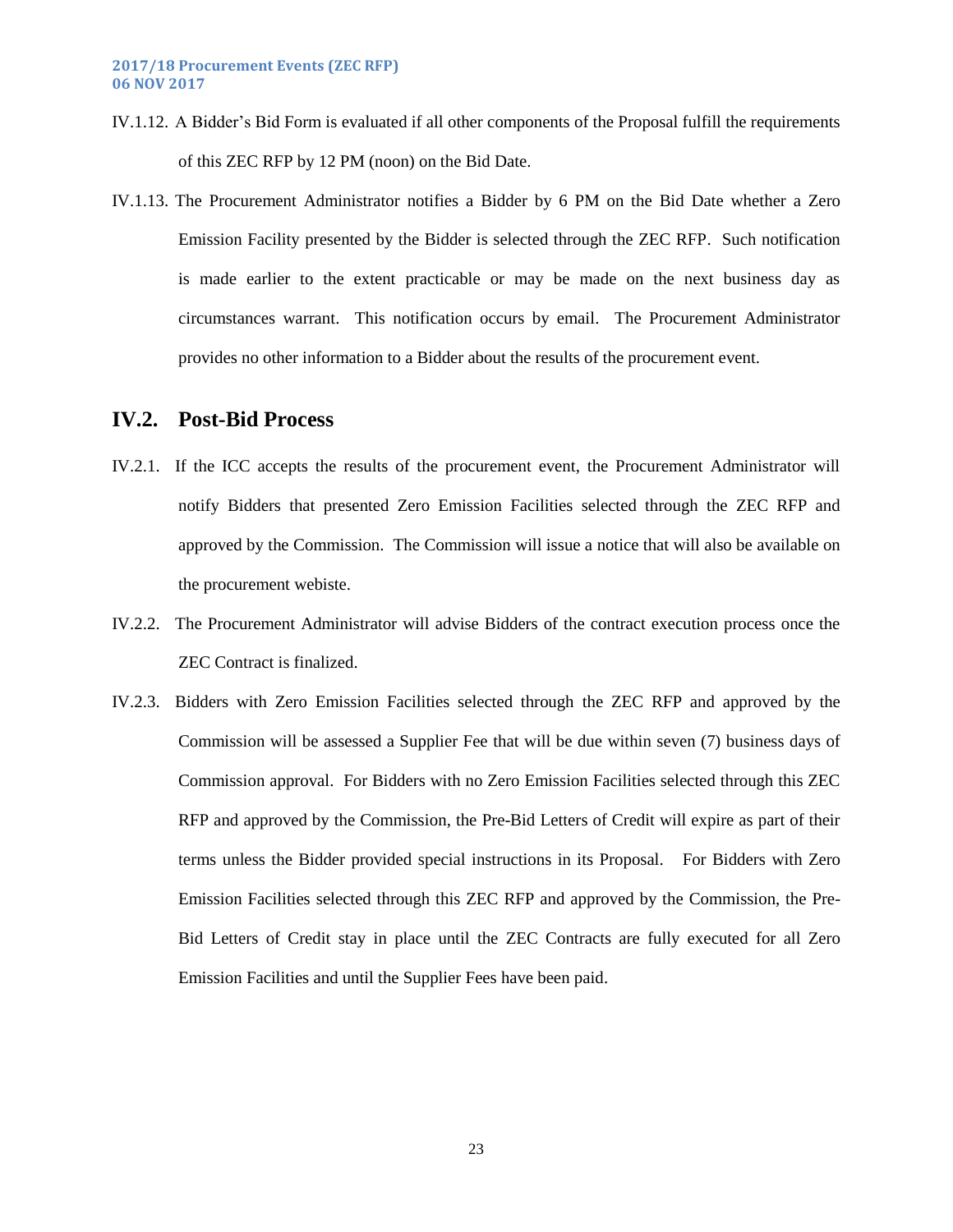# <span id="page-24-0"></span>**IV.3. Personnel and Confidentiality**

- IV.3.1. Any information provided by a Bidder in its Proposal is provided on a confidential basis to the Procurement Administrator, and may be provided on a confidential basis to the Procurement Monitor, to the IPA, or to ICC Staff.
- IV.3.2. The Procurement Administrator, the Procurement Monitor, representatives from the IPA, the ICC Staff, and representatives of each Company as applicable who are involved in the evaluation of Proposals will consider all data and information provided by Bidders in response to this ZEC RFP to be confidential and will attempt to limit its disclosure to the public in accordance with the provisions of this section. Each Company will also take reasonable action to ensure that its employees, representatives and agents authorized to consider and evaluate all Proposals protect the confidentiality of such data and information. Each representative of the Procurement Administrator, Procurement Monitor, and the Companies that has access to any portion of the Proposals is required to sign a Confidentiality Statement in the form of Appendix 6 to these RFP Rules prior to evaluation of any portion of the Proposals. The list of all signatories is available to a Bidder upon request. A limited number of representatives from each Company will receive information for purposes of preparing the applicable supplier contracts. Another confidentiality agreement will be executed for this purpose.
- IV.3.3. However, absolute protection from public disclosure of the Bidders' data and information filed in response to this ZEC RFP cannot be provided and is not intended. By submitting a Proposal in response to this ZEC RFP, a Bidder acknowledges and agrees to the limitations of the confidentiality provisions set forth in this section.
- IV.3.4. In addition, the Bidders' data and information filed in response to the ZEC RFP will be disclosed if required by any federal, state or local agency (including, without limitation, the ICC) or by a court of competent jurisdiction. A Company or the Procurement Administrator will notify the Bidder in advance of such disclosure and cooperate with such Bidder, to the extent deemed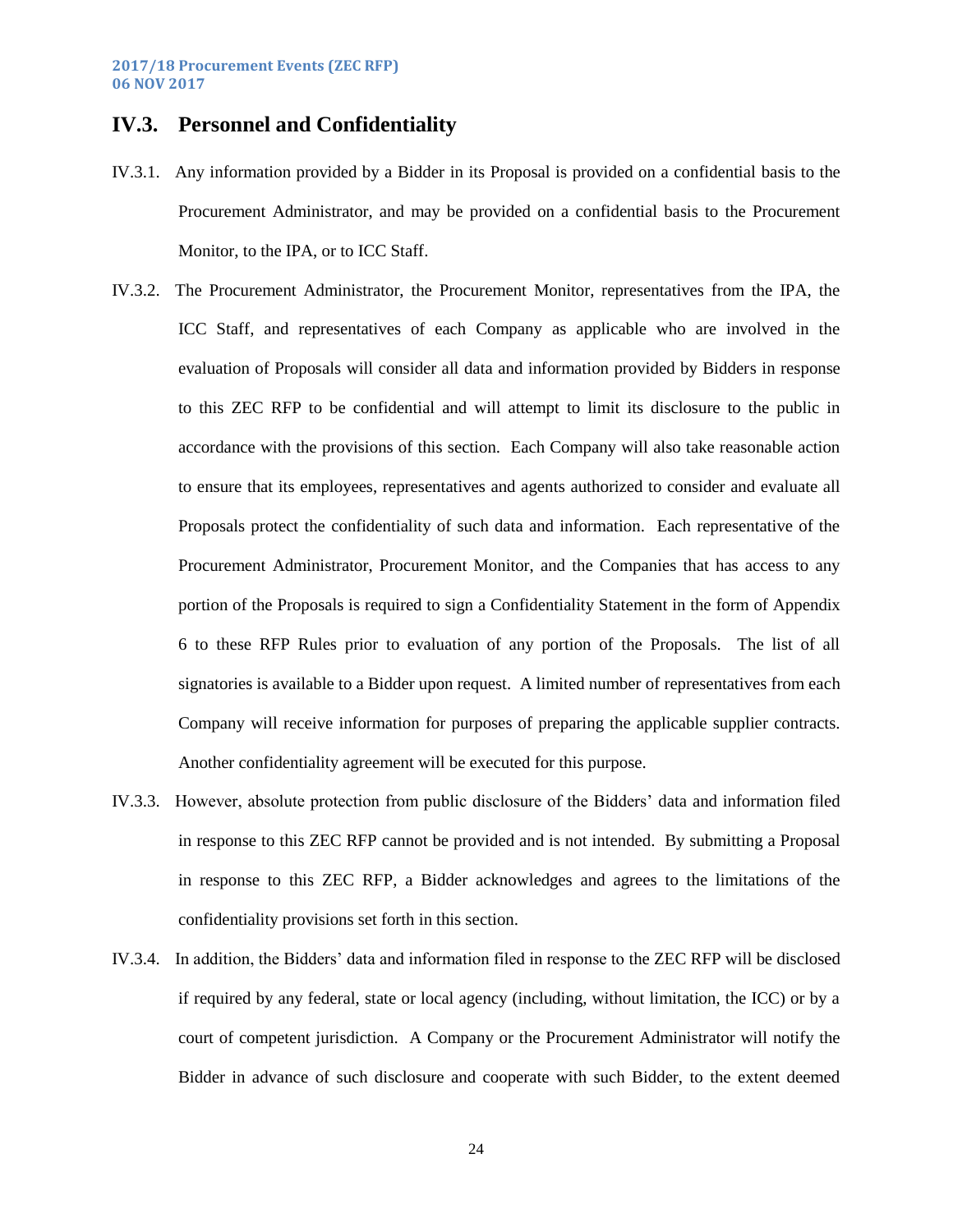#### **2017/18 Procurement Events (ZEC RFP) 06 NOV 2017**

reasonable by the Company, and at the expense of the Bidder, to prevent the disclosure of such materials. In any event, the Companies, their employees, and agents including the Procurement Administrator will not be responsible to the Bidders or any other party or liable for any disclosure of such designated materials before, during or subsequent to this ZEC RFP.